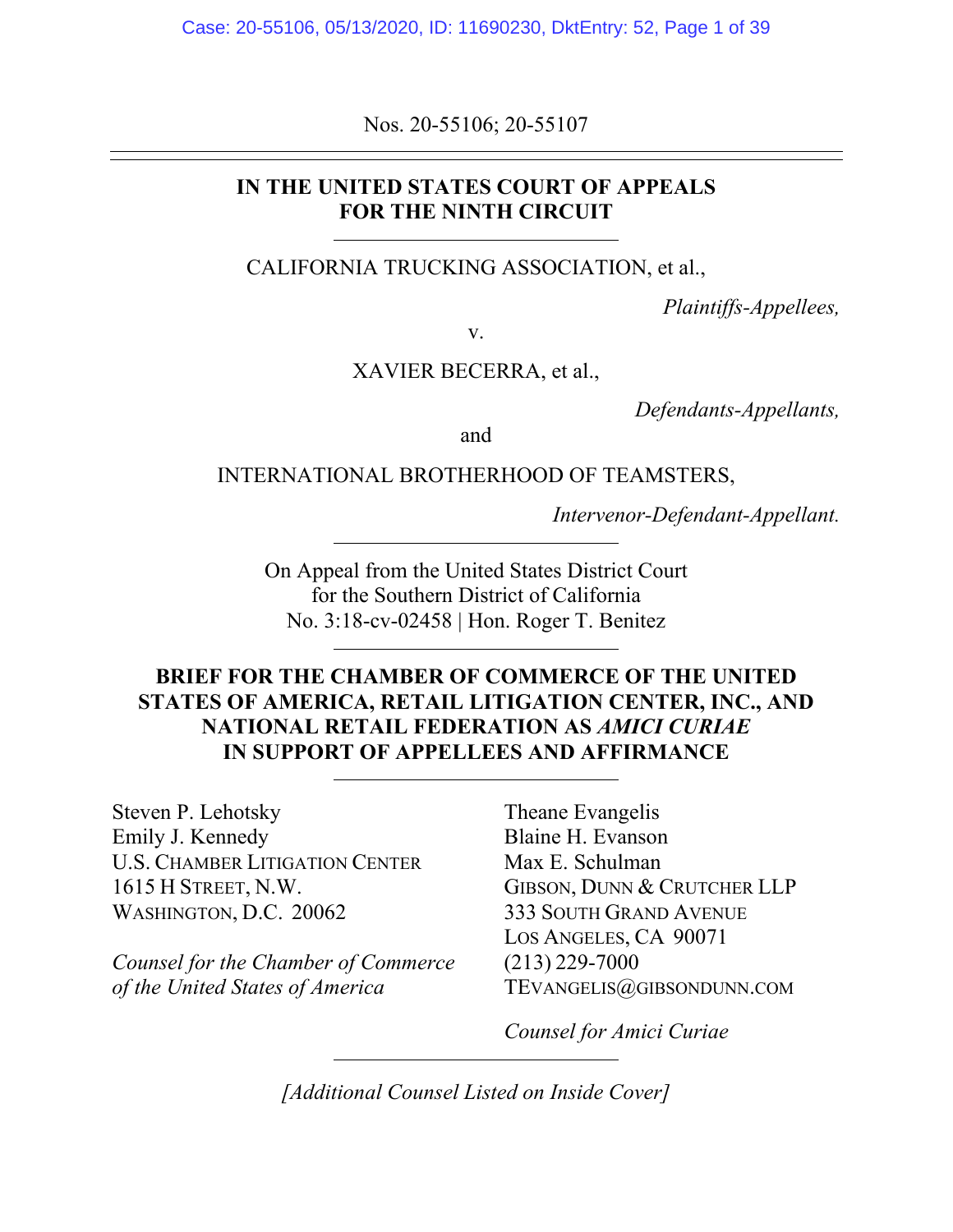Deborah White Stephanie Martz Kathleen McGuigan NATIONAL RETAIL FEDERATION<br>
RETAIL LITIGATION CENTER, INC. 1101 NEW YORK AVE., N.W., RETAIL LITIGATION CENTER, INC. 99 M STREET, S.E., SUITE 700 SUITE 1200 WASHINGTON, D.C. 20003 WASHINGTON, D.C. 20005

*Counsel for Retail Litigation Center Counsel for National Retail* 

 *Federation*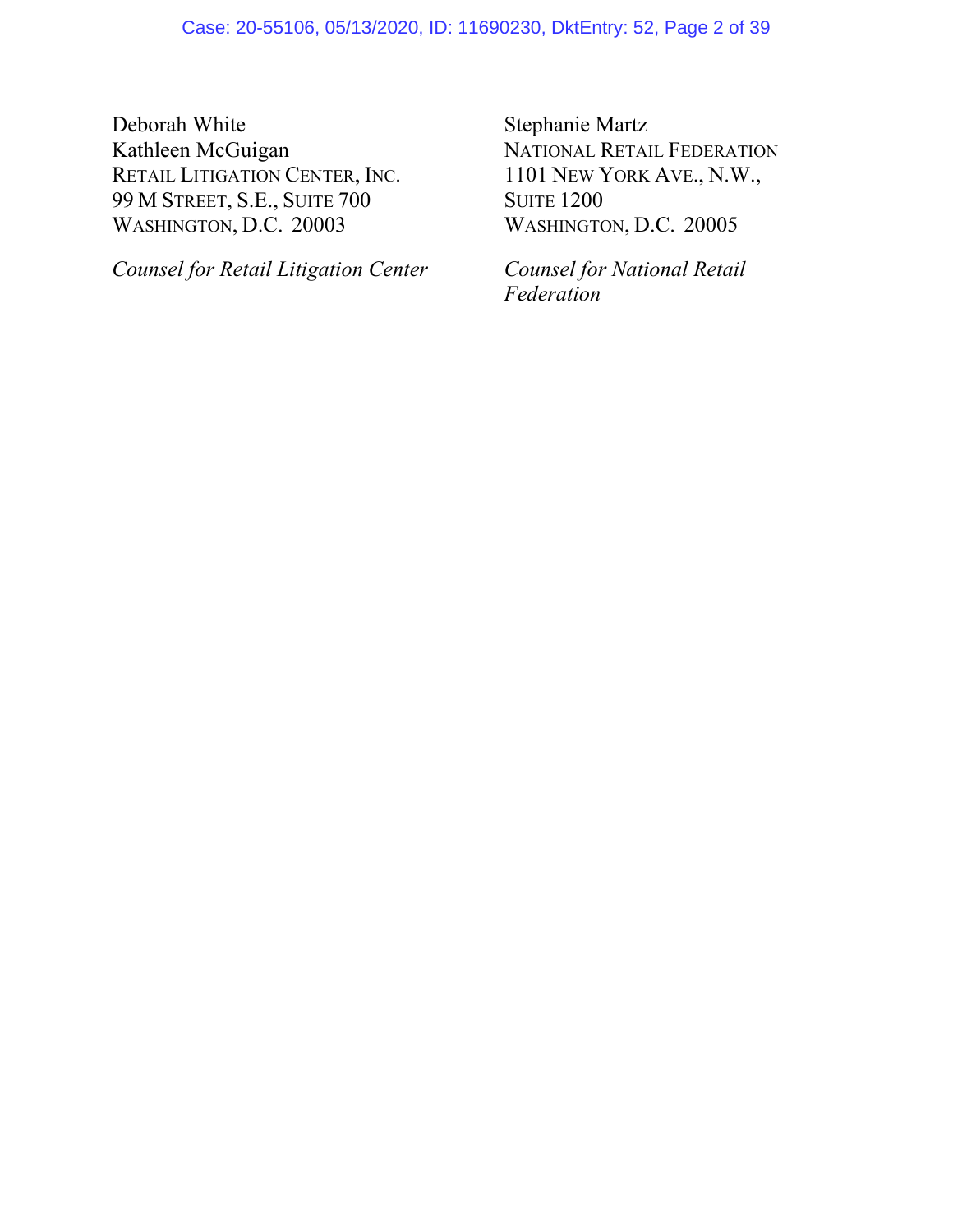## **CORPORATE DISCLOSURE STATEMENT**

Pursuant to Federal Rule of Appellate Procedure 26.1, *amici curiae* the Chamber of Commerce of the United States of America, Retail Litigation Center, Inc., and National Retail Federation each certifies that it has no parent corporation and no publicly held corporation owns ten percent or more of its stock.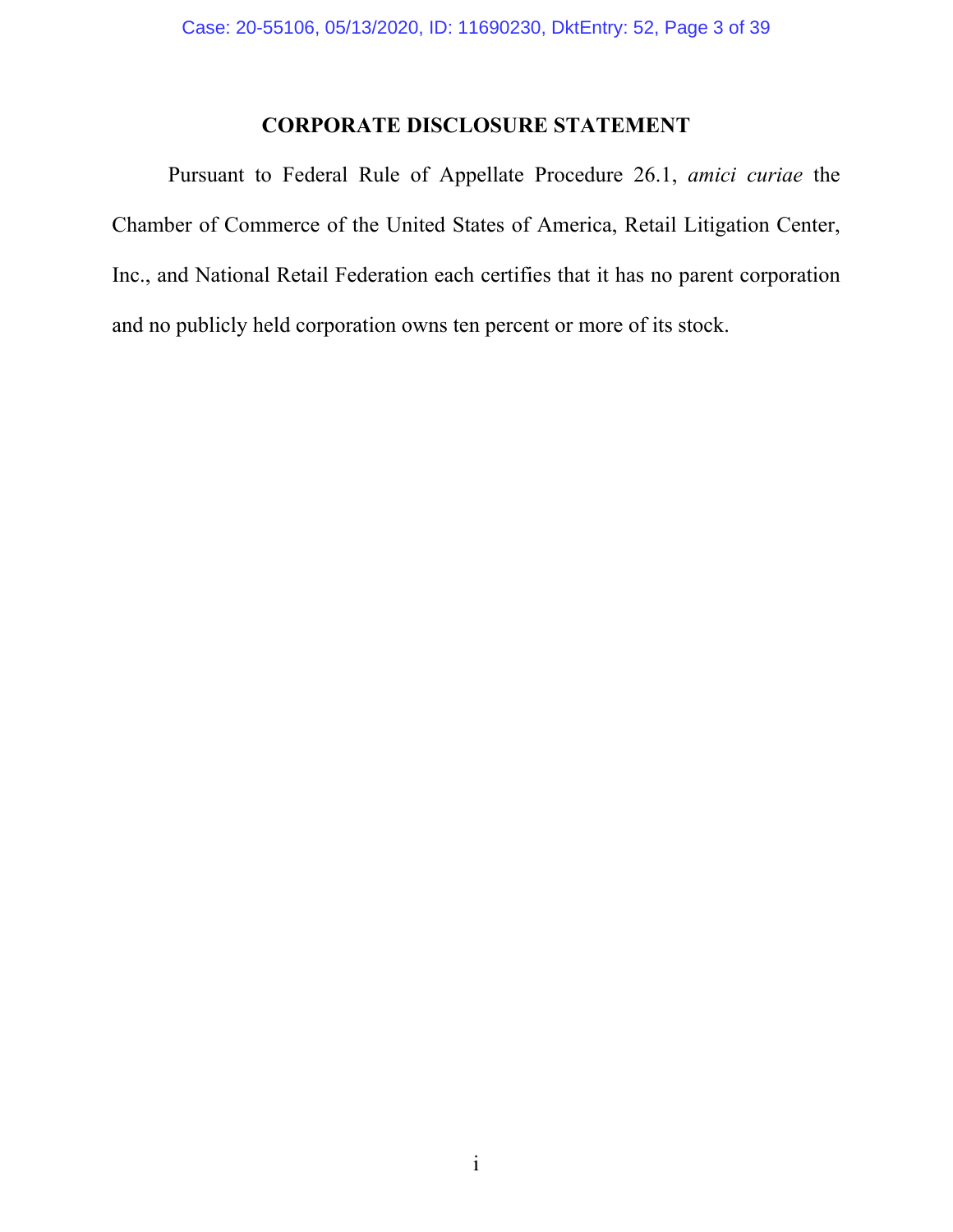# **TABLE OF CONTENTS**

| INTRODUCTION AND SUMMARY OF THE ARGUMENT 3 |           |                                                                                                                        |                                                                                                         |  |  |  |
|--------------------------------------------|-----------|------------------------------------------------------------------------------------------------------------------------|---------------------------------------------------------------------------------------------------------|--|--|--|
|                                            |           |                                                                                                                        |                                                                                                         |  |  |  |
| $\mathbf{I}$ .                             |           | Appellees Are Likely To Succeed In Showing That The                                                                    |                                                                                                         |  |  |  |
|                                            | A.        |                                                                                                                        | Congress Adopted The FAAAA Preemption Clause To<br>Effectuate Its Successful Deregulation Of The Motor- |  |  |  |
|                                            | <b>B.</b> |                                                                                                                        |                                                                                                         |  |  |  |
|                                            | C.        |                                                                                                                        |                                                                                                         |  |  |  |
|                                            |           | 1.                                                                                                                     | AB5 Is Not "Generally Applicable," Although                                                             |  |  |  |
|                                            |           | 2.                                                                                                                     | The District Court Correctly Framed And<br>Analyzed Appellees' Challenge To AB5. 20                     |  |  |  |
|                                            |           | 3.                                                                                                                     | AB5's Business-To-Business Exception Does Not                                                           |  |  |  |
| II.                                        |           | Motor Carriers And Businesses That Rely On Them Will Suffer<br>Irreparable Harm Absent Preliminary Injunctive Relief25 |                                                                                                         |  |  |  |
|                                            |           |                                                                                                                        |                                                                                                         |  |  |  |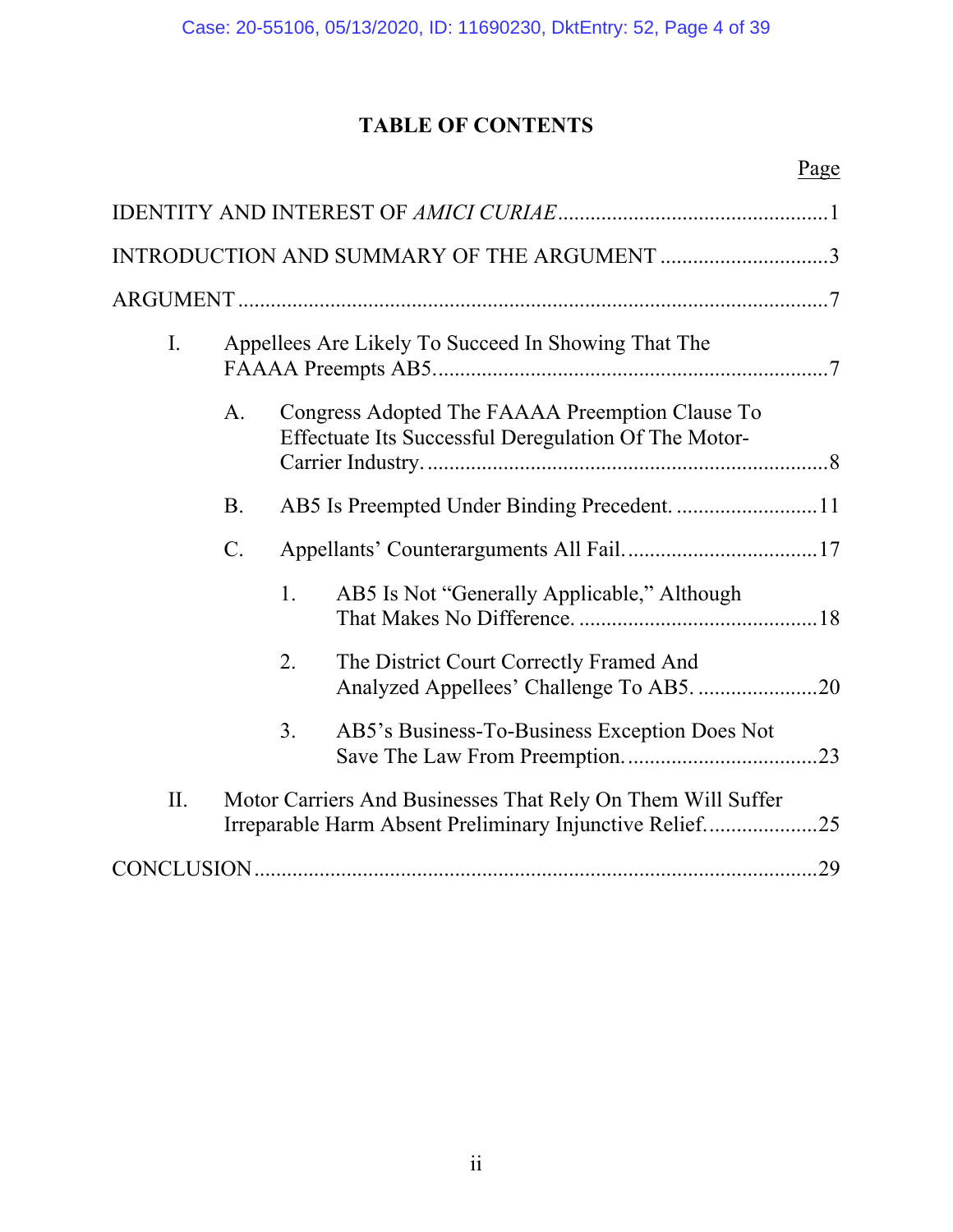# **TABLE OF AUTHORITIES**

# **Cases**

| Alvarez v. XPO Logistics Cartage LLC,                                  |
|------------------------------------------------------------------------|
| Am. Airlines, Inc. v. Wolens,                                          |
| Am. Trucking Ass'ns, Inc. v. City of Los Angeles,                      |
| Am. Trucking Ass'ns, Inc. v. City of Los Angeles,                      |
| Cal. Pharmacists Ass'n v. Maxwell-Jolly,                               |
| Cal. Tow Truck Ass'n v. City & Cty. of San Francisco,                  |
| Cal. Tow Truck Ass'n v. City & Cty. of San Francisco,                  |
| Cal. Trucking Ass'n v. Su,                                             |
| Californians For Safe & Competitive Dump Truck Transp. v.<br>Mendonca, |
| Chamber of Commerce of U.S. v. Edmondson,                              |
| City of Columbus v. Ours Garage & Wrecker Serv., Inc.,                 |
| Dilts v. Penske Logistics, LLC,                                        |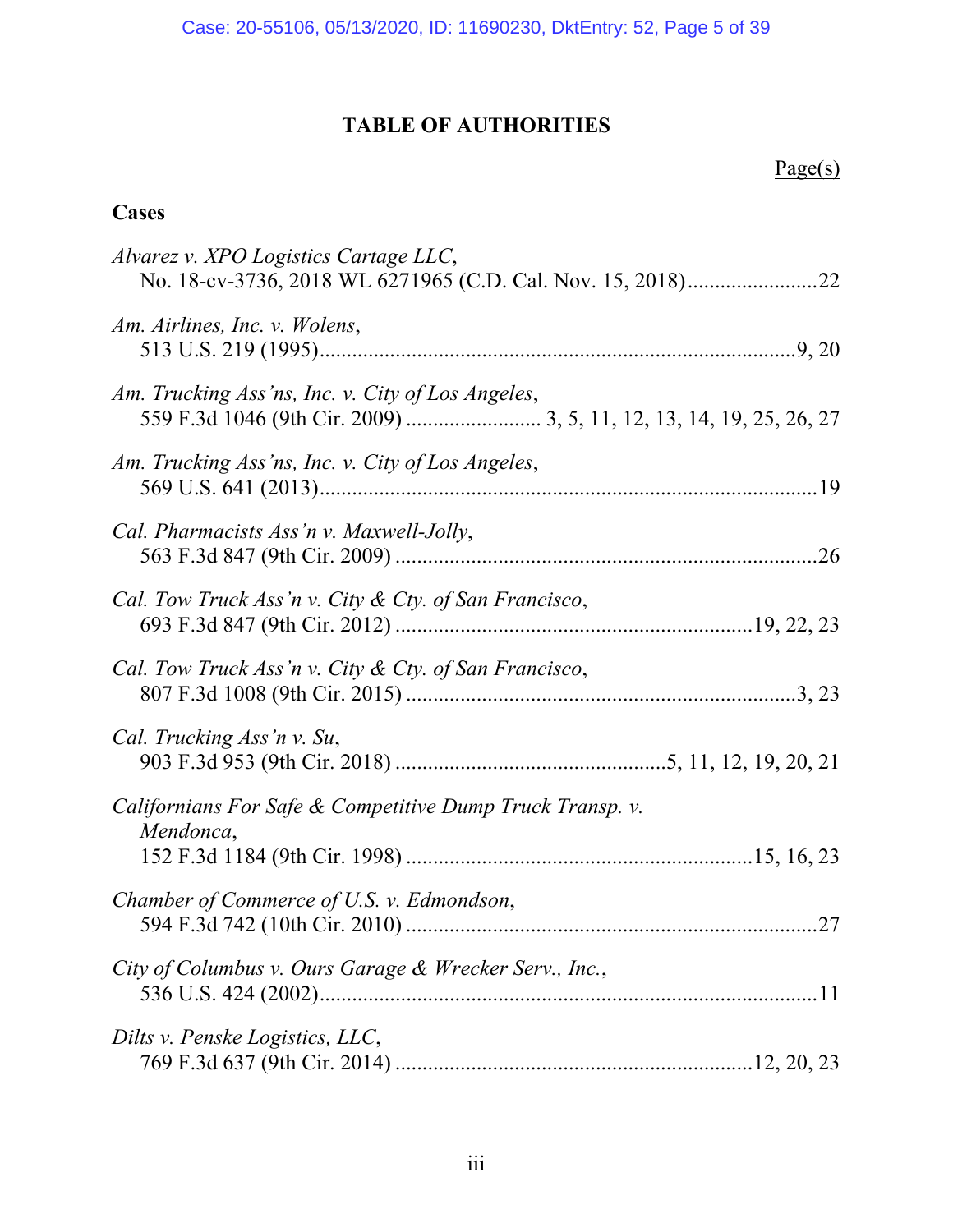| Douglas v. Indep. Living Ctr. of S. Cal, Inc.,                                                                   |
|------------------------------------------------------------------------------------------------------------------|
| Egelhoff v. Egelhoff ex rel. Breiner,                                                                            |
| Indep. Towers of Wash. v. Washington,                                                                            |
| In re Korean Air Lines Co., Ltd.,                                                                                |
| Mass. Delivery Ass'n v. Healey,                                                                                  |
| Morales v. Trans World Airlines, Inc.,                                                                           |
| Northwest, Inc. v. Ginsberg,                                                                                     |
| People v. Cal Cartage Transp. Express LLC,<br>No. BC689320, 2020 WL 497132 (L.A. Super. Ct. Jan. 8, 2020) 21, 22 |
| Philip Morris USA Inc. v. Scott,                                                                                 |
| Pilot Life Ins. Co. v. Dedeaux,                                                                                  |
| Rent-A-Ctr., Inc. v. Canyon Television & Appliance Rental, Inc.,                                                 |
| Rogers v. Lyft, Inc.,<br>No. 20-cv-1938, 2020 WL 1684151 (N.D. Cal. Apr. 7, 2020) 27, 28                         |
| Rowe v. N.H. Motor Transp. Ass'n,                                                                                |
| S.G. Borello & Sons, Inc. v. Dep't of Indus. Relations,                                                          |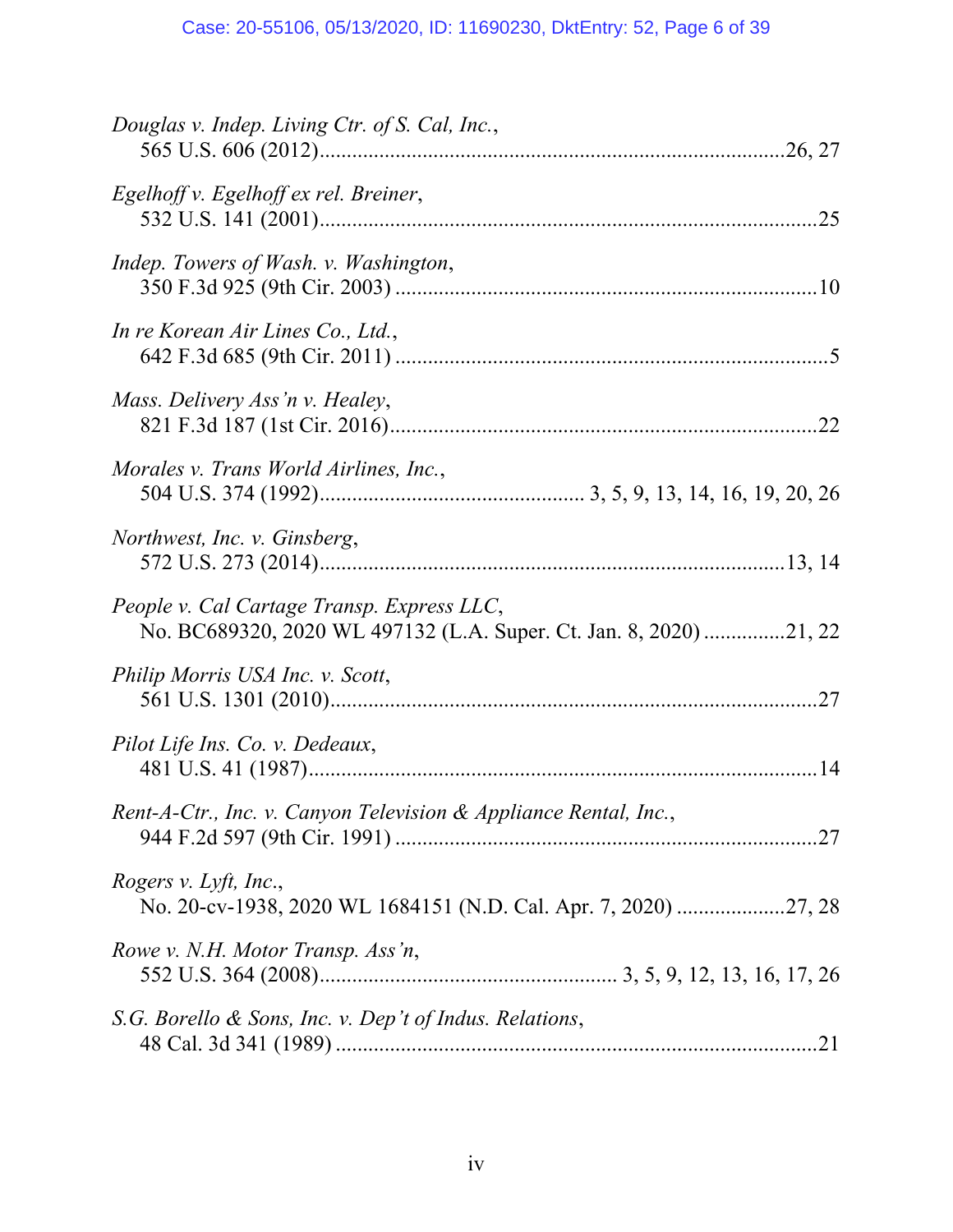| Sanchez v. Aerovias de Mexico, S.A. de C.V.,      |  |
|---------------------------------------------------|--|
| Schwann v. FedEx Ground Package Sys., Inc.,       |  |
| Stormans, Inc. v. Selecky,                        |  |
| Stuhlbarg Int'l Sales Co. v. John D. Brush & Co., |  |
| Tillison v. Gregoire,                             |  |
| Tocher v. City of Santa Ana,                      |  |
| Winter v. Nat. Res. Def. Council, Inc.,           |  |
| Yue v. Conseco Life Ins. Co.,                     |  |
| <b>Statutes</b>                                   |  |
|                                                   |  |
|                                                   |  |
|                                                   |  |
|                                                   |  |
|                                                   |  |
|                                                   |  |
|                                                   |  |
|                                                   |  |
|                                                   |  |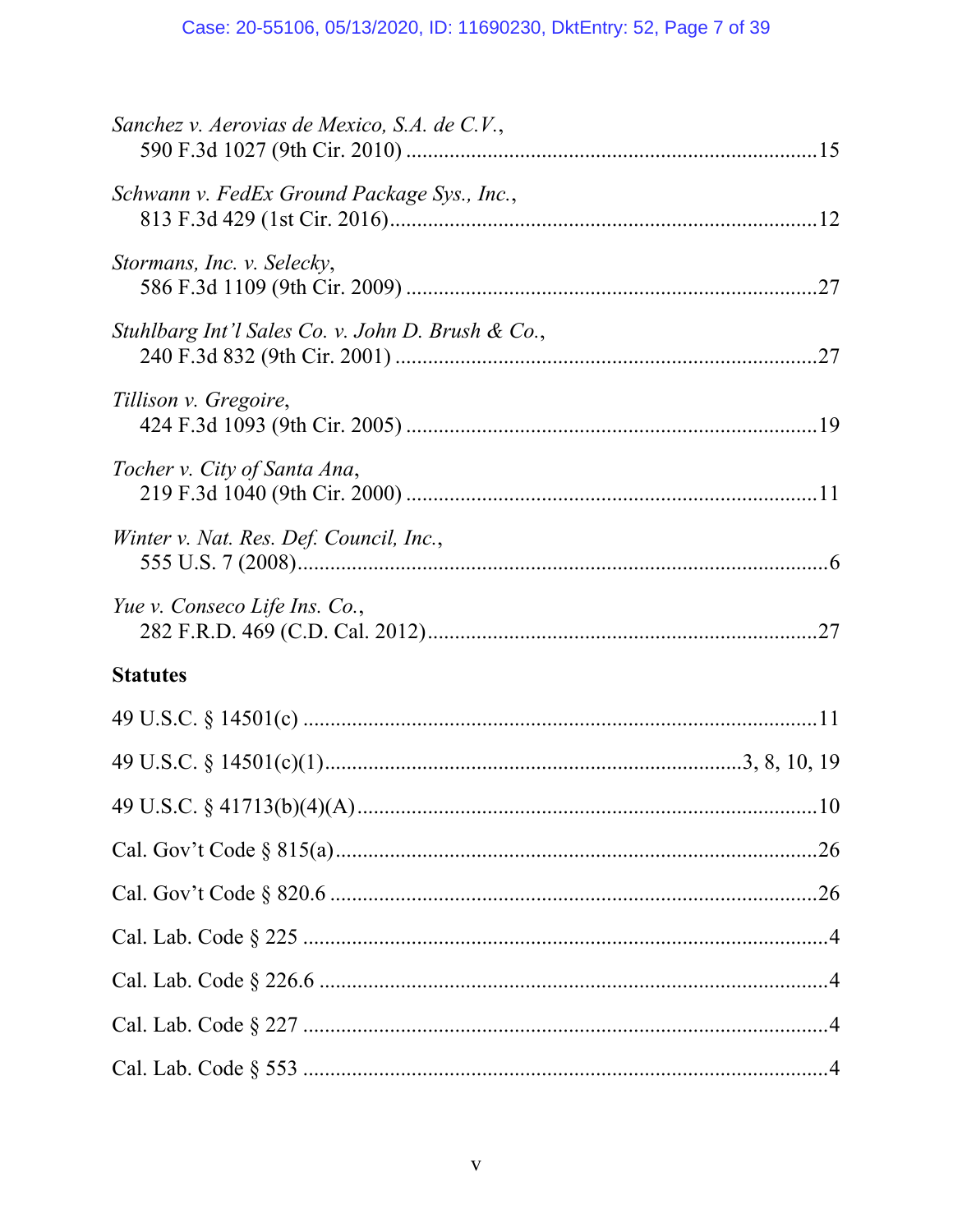| <b>Other Authorities</b> |
|--------------------------|
|                          |
|                          |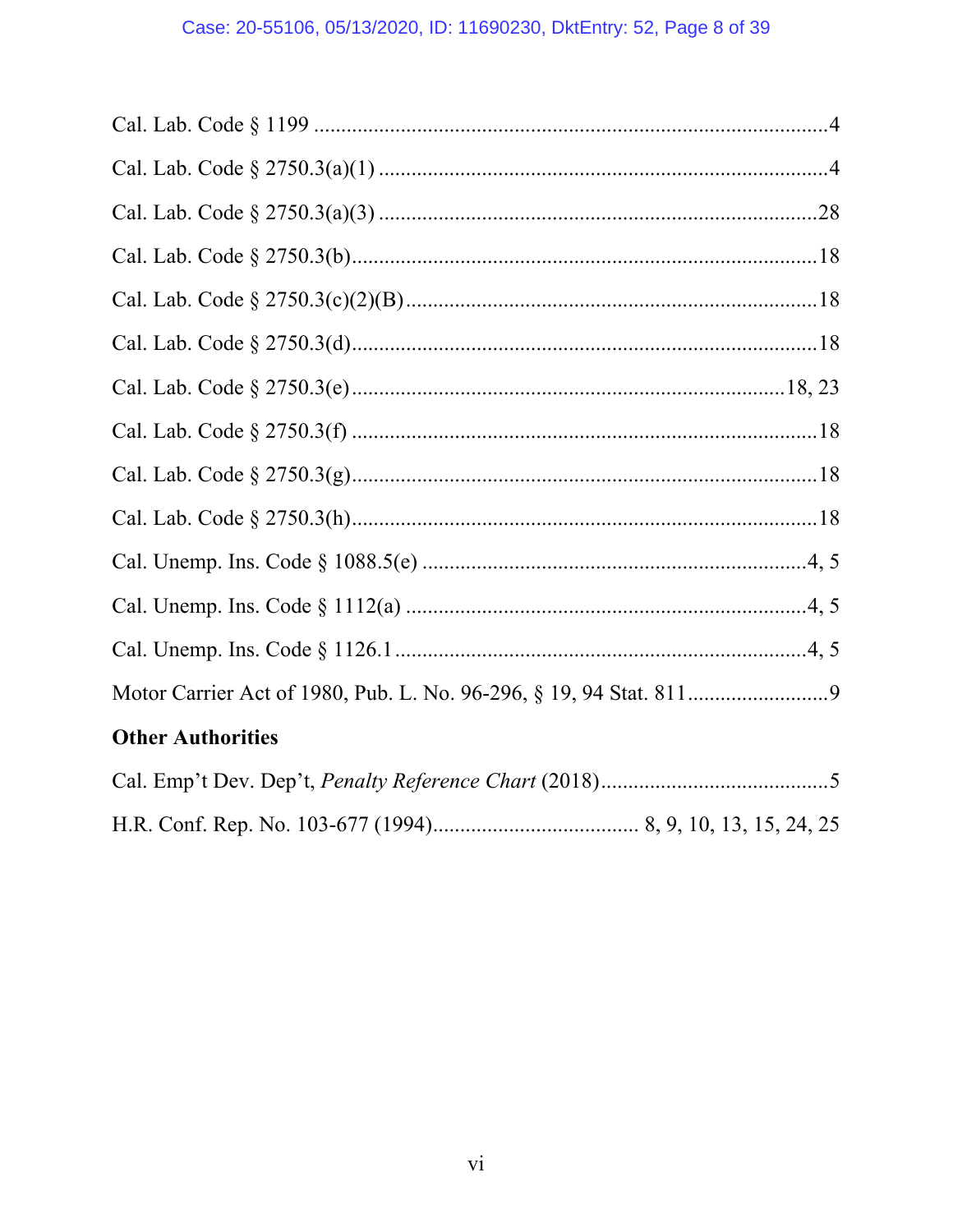# **IDENTITY AND INTEREST OF** *AMICI CURIAE***<sup>1</sup>**

The Chamber of Commerce of the United States of America (the "Chamber") is the world's largest business federation. It represents approximately 300,000 direct members and indirectly represents the interests of more than three million businesses and professional organizations of every size, in every economic sector, and from every region of the country—including throughout California. An important function of the Chamber is to represent the interests of its members in matters before the courts, Congress, and the Executive Branch. To that end, the Chamber regularly files *amicus* briefs in cases, like this one, that raise issues of concern to the nation's business community.

The Retail Litigation Center, Inc. (the "RLC") is the only public policy organization dedicated to representing the retail industry in the judiciary. The RLC's members include many of the country's largest and most innovative retailers. They employ millions of workers throughout the United States, provide goods and services to tens of millions of consumers, and account for tens of billions of dollars in annual sales. The RLC seeks to provide courts with retail-industry perspectives

 $\overline{a}$ 

<sup>&</sup>lt;sup>1</sup> No counsel for a party authored this brief in whole or in part, and no counsel or party contributed money intended to fund its preparation or submission. No person other than *amici*, their members, and their counsel contributed money intended to fund the preparation or submission of this brief. All parties consented to the filing of this brief.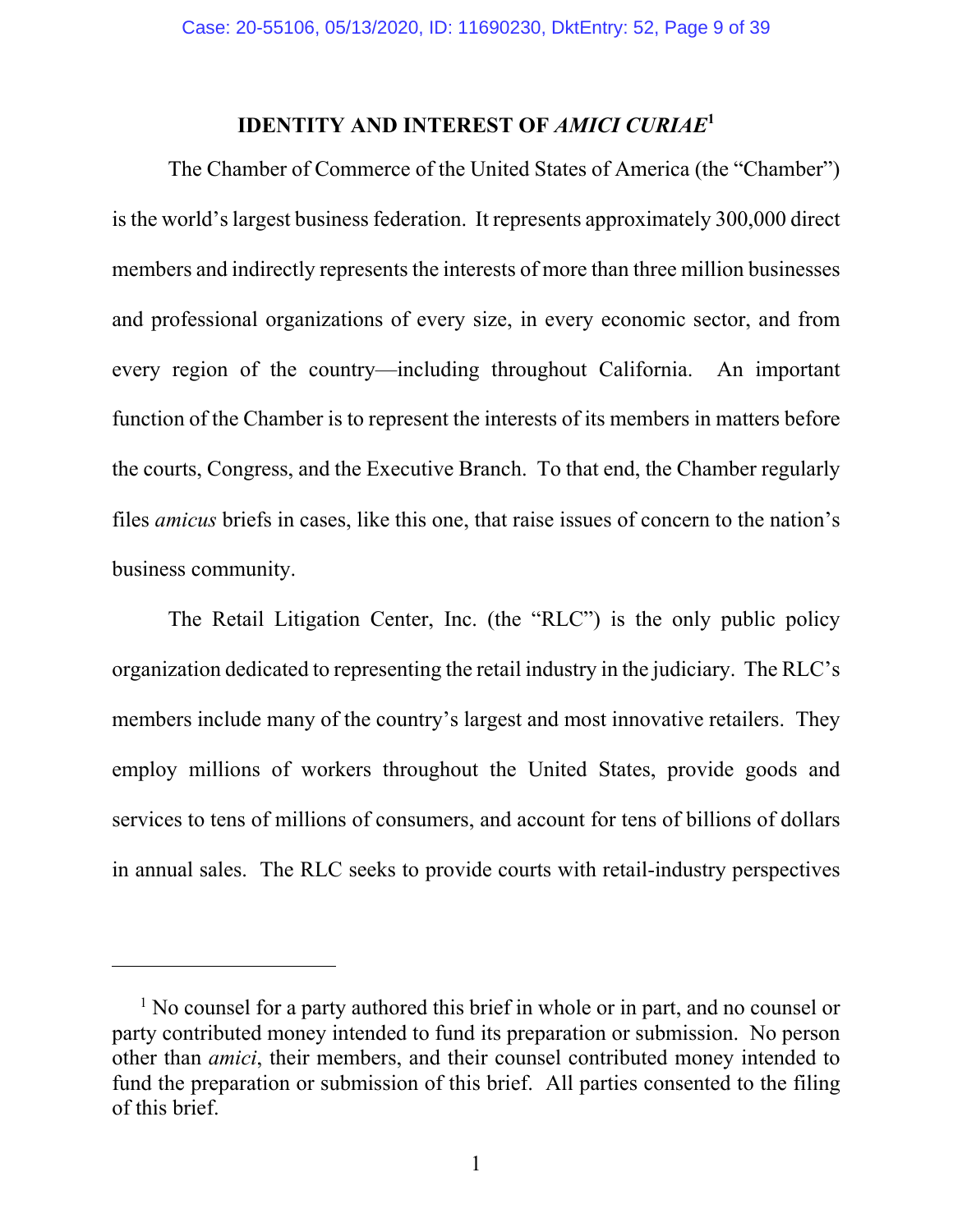#### Case: 20-55106, 05/13/2020, ID: 11690230, DktEntry: 52, Page 10 of 39

on important legal issues impacting its members, and to highlight the potential industry-wide consequences of significant pending cases. Since its founding in 2010, the RLC has participated as *amicus* in more than 150 judicial proceedings of importance to retailers.

The National Retail Federation ("NRF") is the world's largest retail trade association, representing discount and department stores, home goods and specialty stores, Main Street merchants, grocers, wholesalers, chain restaurants, and internet retailers from the United States and more than 45 countries. Retail is the largest private-sector employer in the United States, supporting one in four U.S. jobs approximately 42 million American workers—and contributing \$2.6 trillion to the annual GDP. NRF regularly submits *amicus curiae* briefs in cases raising significant legal issues for the retail community.

*Amici* have a strong interest in this case because it raises important and recurring questions concerning the extent to which States may interfere with the prices, routes, and services of motor carriers. A substantial number of *amici*'s members are motor carriers themselves or rely on the services of motor carriers in their day-to-day business. The motor carrier industry also affects nearly every business in the United States, whether directly or indirectly, along with American consumers. Affirming the order below is necessary so that motor carriers can continue to compete freely and efficiently, with prices, routes, and services dictated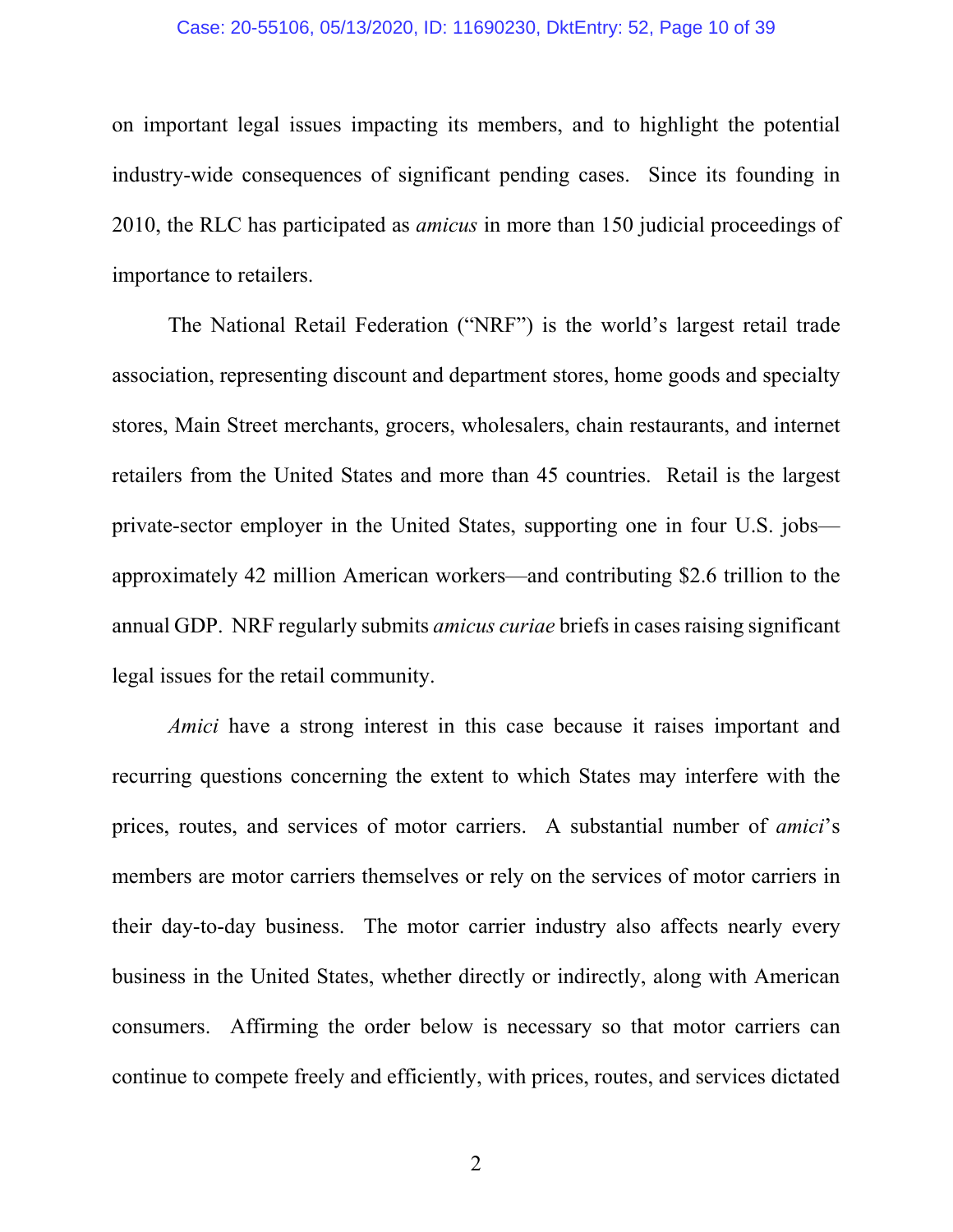by the marketplace instead of by state regulation. Affirmance would also ensure that, consistent with Congress's goals, individuals and businesses continue to enjoy a full range of services at prices determined only by the free market.

### **INTRODUCTION AND SUMMARY OF THE ARGUMENT**

The Federal Aviation Administration Authorization Act of 1994 ("FAAAA") expressly preempts any state "law, regulation, or other provision having the force and effect of law related to a price, route, or service of any motor carrier … with respect to the transportation of property." 49 U.S.C.  $\S$  14501(c)(1). The plain language of this express-preemption provision is broad, and it operates to "'prevent States from undermining federal deregulation of interstate trucking' through a 'patchwork' of state regulations." *Cal. Tow Truck Ass'n v. City & Cty. of San Francisco*, 807 F.3d 1008, 1018 (9th Cir. 2015) (citation omitted); *see Am. Trucking Ass'ns, Inc. v. City of Los Angeles*, 559 F.3d 1046, 1053 (9th Cir. 2009) (Congress "broadly preempt[ed] state laws … to avoid the spectacle of state and local laws reregulating what Congress had sought to deregulate"). This broad preemption serves the FAAAA's "overarching goal": to "ensure transportation rates, routes, and services that reflect 'maximum reliance on competitive market forces,' thereby stimulating 'efficiency, innovation, and low prices,' as well as 'variety' and 'quality.'" *Rowe v. N.H. Motor Transp. Ass'n*, 552 U.S. 364, 371 (2008) (quoting *Morales v. Trans World Airlines, Inc.*, 504 U.S. 374, 378 (1992)).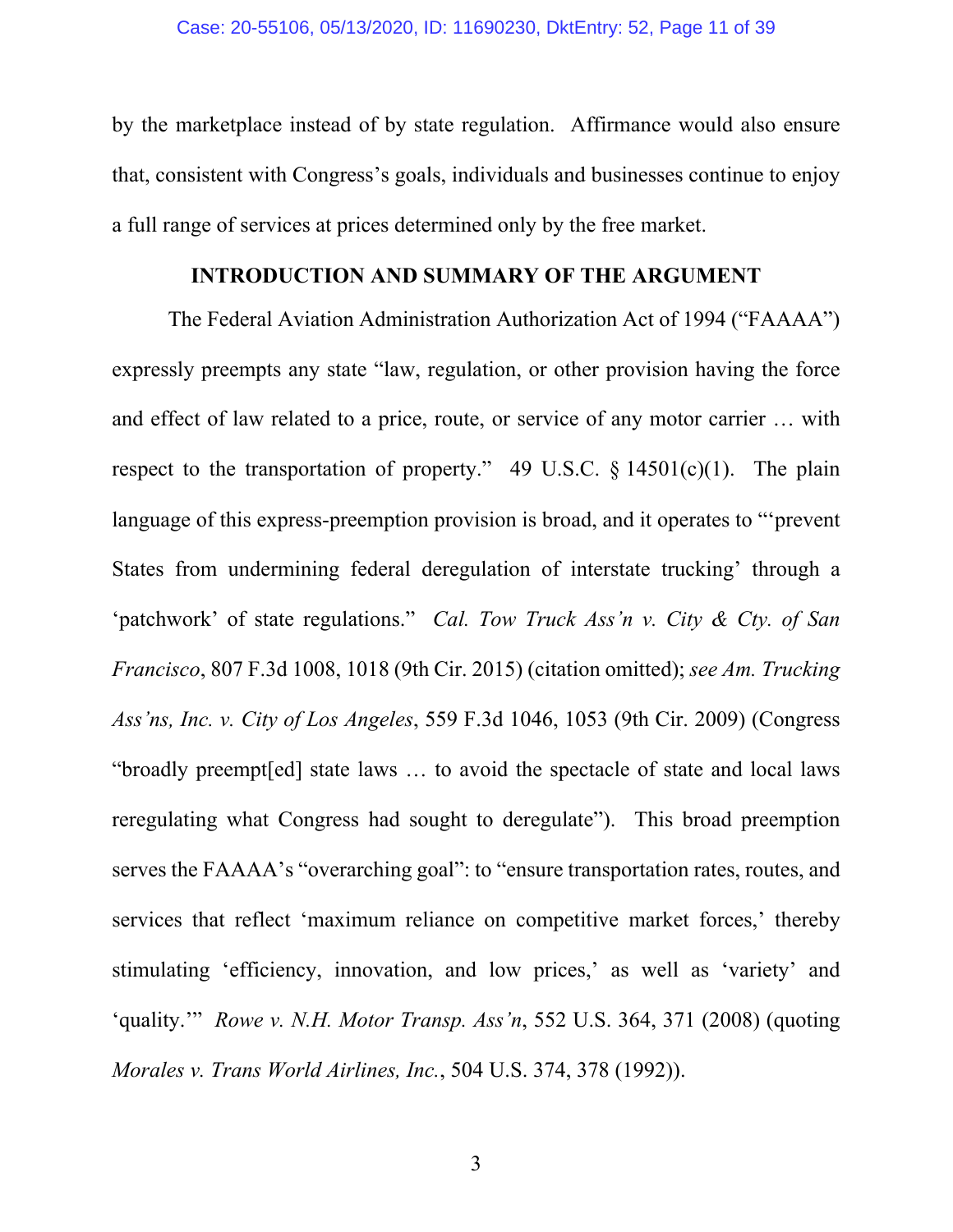California Assembly Bill 5 ("AB5") frustrates Congress's aims by prohibiting motor carriers from hiring the independent owner-operators they have historically relied on to transport property in American commerce, with drastic impacts on carriers' prices, routes, and services. Under AB5, a worker "shall be considered an employee rather than an independent contractor" unless all three conjunctive requirements of the so-called "ABC" test are satisfied:

(A) The person is free from the control and direction of the hiring entity in connection with the performance of the work, both under the contract for the performance of the work and in fact.

(B) The person performs work that is outside the usual course of the hiring entity's business.

(C) The person is customarily engaged in an independently established trade, occupation, or business of the same nature as that involved in the work performed.

Cal. Lab. Code § 2750.3(a)(1).

The district court held that "[b]ecause contrary to Prong B, independentcontractor drivers necessarily perform work *within* 'the usual course of the [motor carrier] hiring entity's business,' drivers who may own and operate their own rigs will *never* be considered independent contractors under California law." ER13-14 (alteration in original). The court held that AB5 therefore effectively "requires motor carriers to artificially reclassify all independent-contractor drivers as employee-drivers." *Id.* at 14. This mandate is backed by the threat of criminal and civil penalties. *See*, *e.g.*, Cal. Lab. Code §§ 225, 226.6, 227, 553, 1199; Cal. Unemp.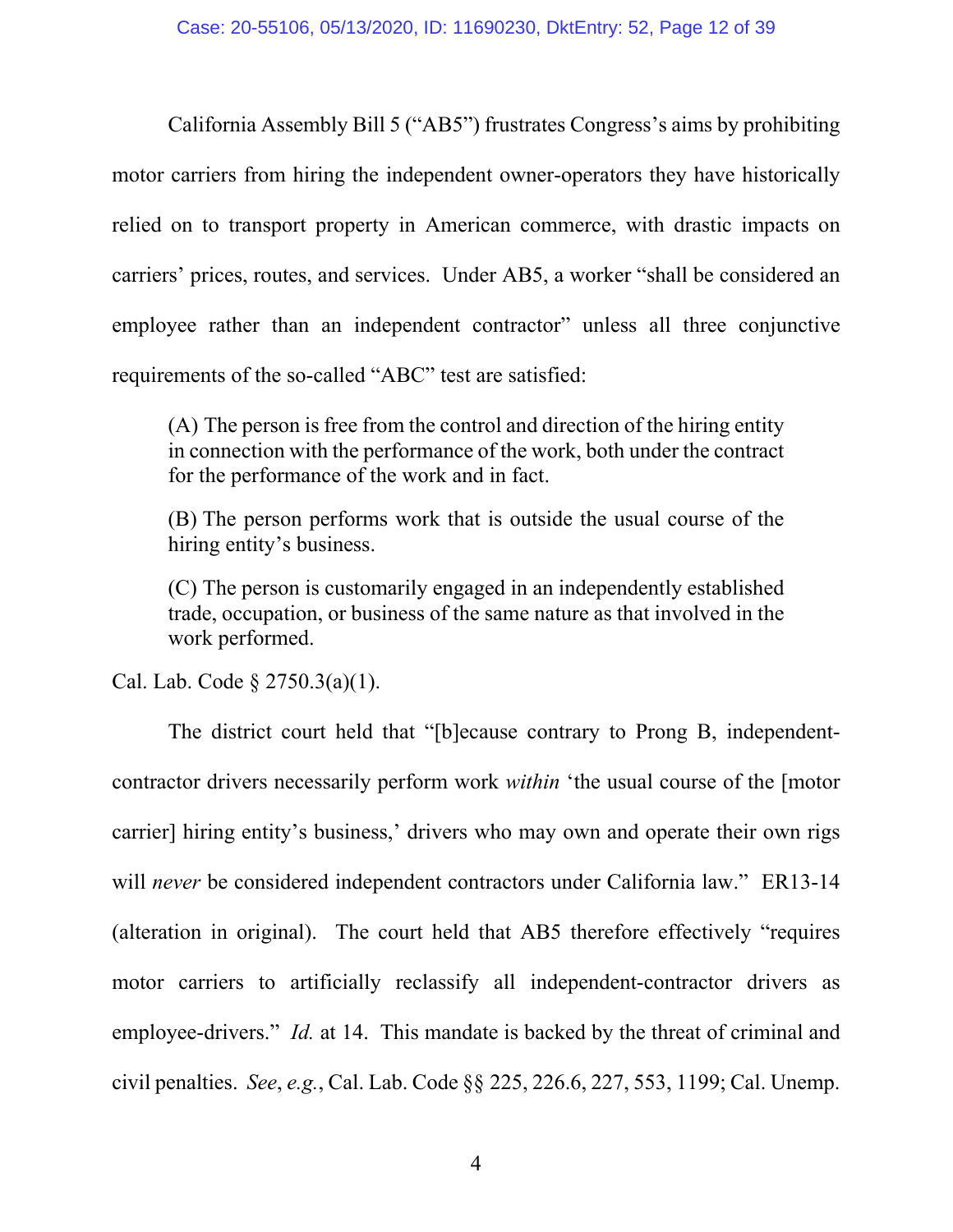Ins. Code §§ 1088.5(e), 1112(a), 1126.1; *see also generally* Cal. Emp't Dev. Dep't, *Penalty Reference Chart* (2018), https://www.edd.ca.gov/pdf\_pub\_ctr/de231ep.pdf.

For these reasons, this Court has already twice recognized the "obvious proposition" that a law like AB5—"an 'all or nothing' rule requiring services be performed by certain types of employee drivers and motivated by a State's own [policy] goals" (*Cal. Trucking Ass'n v. Su*, 903 F.3d 953, 964 (9th Cir. 2018))—is "highly likely to be shown to be preempted" by the FAAAA (*American Trucking*, 559 F.3d at 1056). AB5 "produces the very effect that the federal law sought to avoid, namely, a State's direct substitution of its own governmental commands for 'competitive market forces' in determining (to a significant degree) the services that motor carriers will provide." *Rowe*, 552 U.S. at 372 (quoting *Morales*, 504 U.S. at 378). If allowed to stand, AB5 will spur the 49 other States and innumerable municipalities to pass their own restrictions, which will create a "confusing patchwork" of conflicting or duplicative worker-classification laws (*In re Korean Air Lines Co., Ltd.*, 642 F.3d 685, 694 (9th Cir. 2011)), choking the free and uniform flow of interstate commerce in the nationwide marketplace that Congress established in the FAAAA. The already far-reaching harms to California businesses and workers will be exponentially magnified throughout America should other States be allowed to follow suit.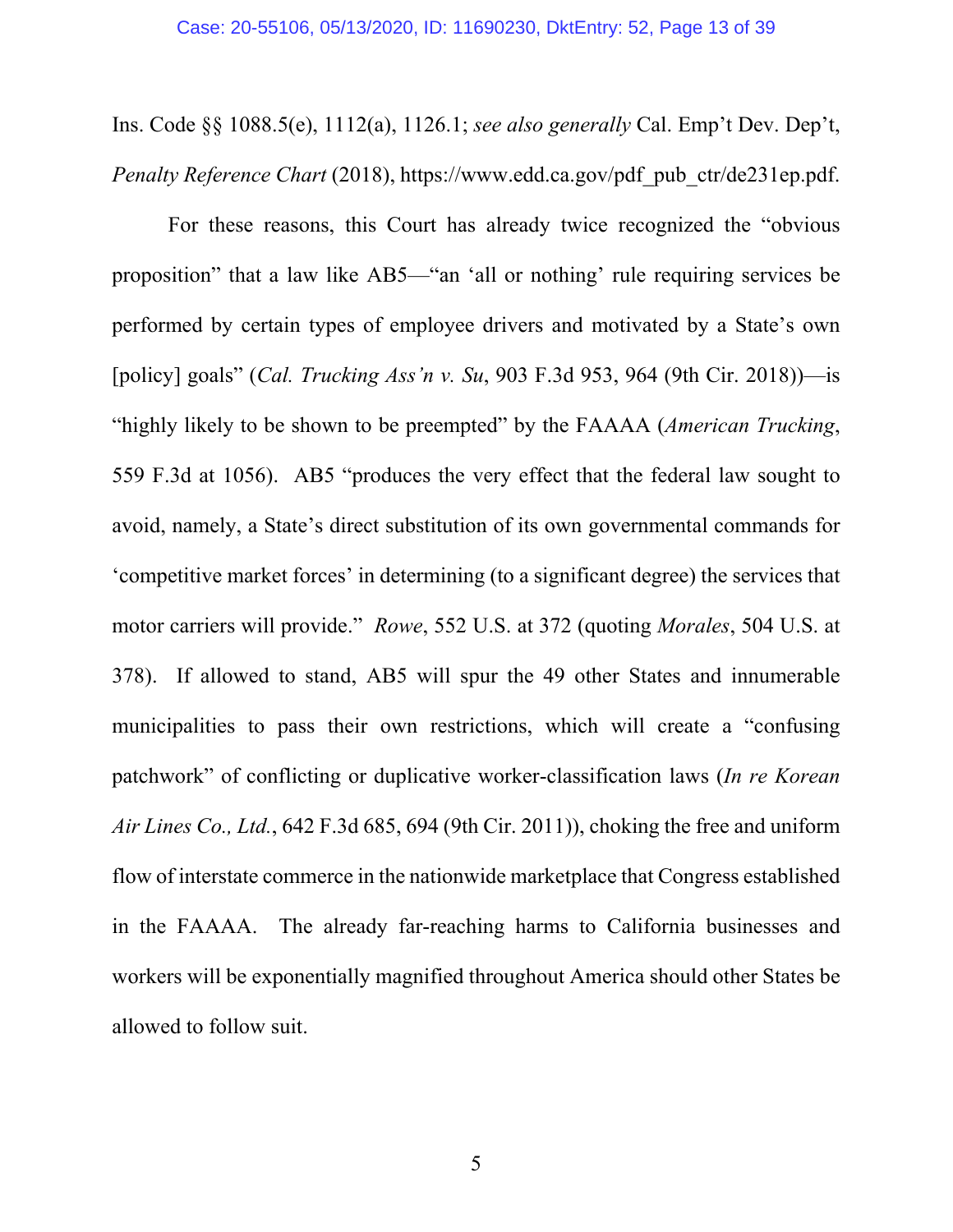The district court correctly applied controlling precedent and assessed the governing factors to issue a preliminary injunction preventing the State from enforcing AB5 against motor carriers operating in California. "A plaintiff seeking a preliminary injunction must establish that he is likely to succeed on the merits, that he is likely to suffer irreparable harm in the absence of preliminary relief, that the balance of equities tips in his favor, and that an injunction is in the public interest." *Winter v. Nat. Res. Def. Council, Inc.*, 555 U.S. 7, 20 (2008). As Appellees demonstrate, all of these factors are satisfied here. To avoid repetition, *amici* will focus on the likelihood of success on the merits and the irreparable harm that would result in the absence of preliminary relief.

**I**. Appellees are likely to succeed on the merits because AB5 exerts an impermissible significant impact on motor carriers' prices, routes, and services, as this Court's precedent establishes. Allowing California to impose its own preferred model for driver classification would thwart the FAAAA's core deregulatory purpose and resurrect the very problems Congress sought to eliminate. Appellants' counterarguments fail: (1) AB5 is not a law of "general applicability," though it would still be preempted even if it were; (2) the district court correctly framed and analyzed plaintiffs' challenge to AB5, rather than a hypothetical challenge to different statutes whose preemption is not at issue here; and (3) AB5's "business-tobusiness" exception cannot save the law from preemption because it too is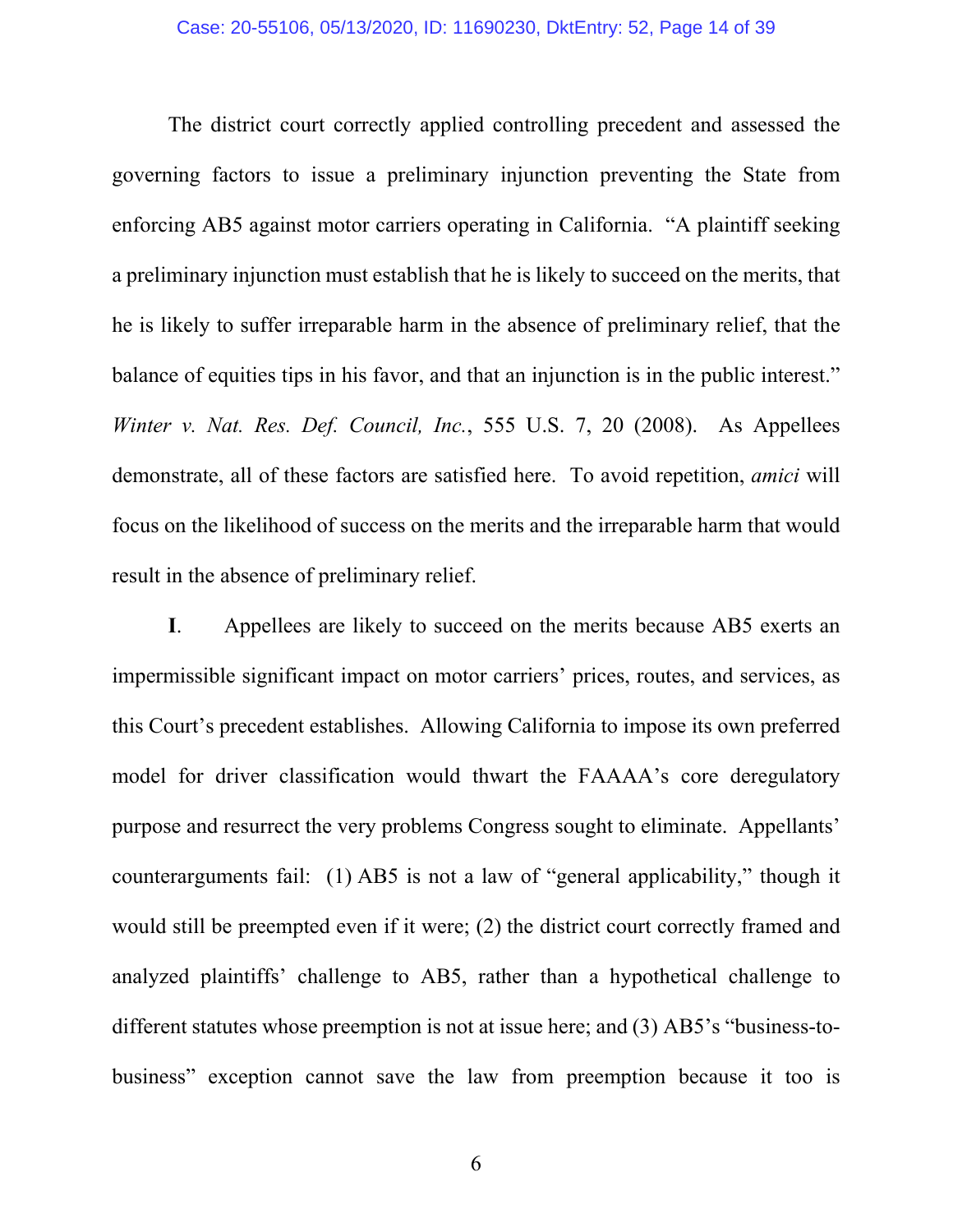#### Case: 20-55106, 05/13/2020, ID: 11690230, DktEntry: 52, Page 15 of 39

incompatible with the longstanding motor-carrier business model that the FAAAA protects.

**II**. Motor carriers and the businesses that rely on them, including many of *amici*'s members, face irreparable harm from the imminent state-mandated restructuring of the entire motor carrier industry in California. If the injunction below is lifted, AB5 will impose an impossible choice between violating the law, backed by potential criminal penalties, and incurring unrecoverable costs from the forced restructuring of business operations. Moreover, lifting the injunction would irrevocably disrupt and harm companies' business reputation and goodwill; exert a negative impact on customers and businesses relying on motor carriers' services; encumber a national delivery and supply chain that is already operating under an enormous and unparalleled burden; and deprive individual workers of their livelihood at a time of unprecedented job insecurity for American workers.

### **ARGUMENT**

This Court should affirm the district court's order preliminarily enjoining the enforcement of AB5 against motor carriers in California.

## **I. Appellees Are Likely To Succeed In Showing That The FAAAA Preempts AB5.**

The FAAAA's preemption clause made deregulation of the motor-carrier industry real. Congress had already abolished the old regime, in which a federal agency oversaw motor carriers' "prices, routes, and services." But Congress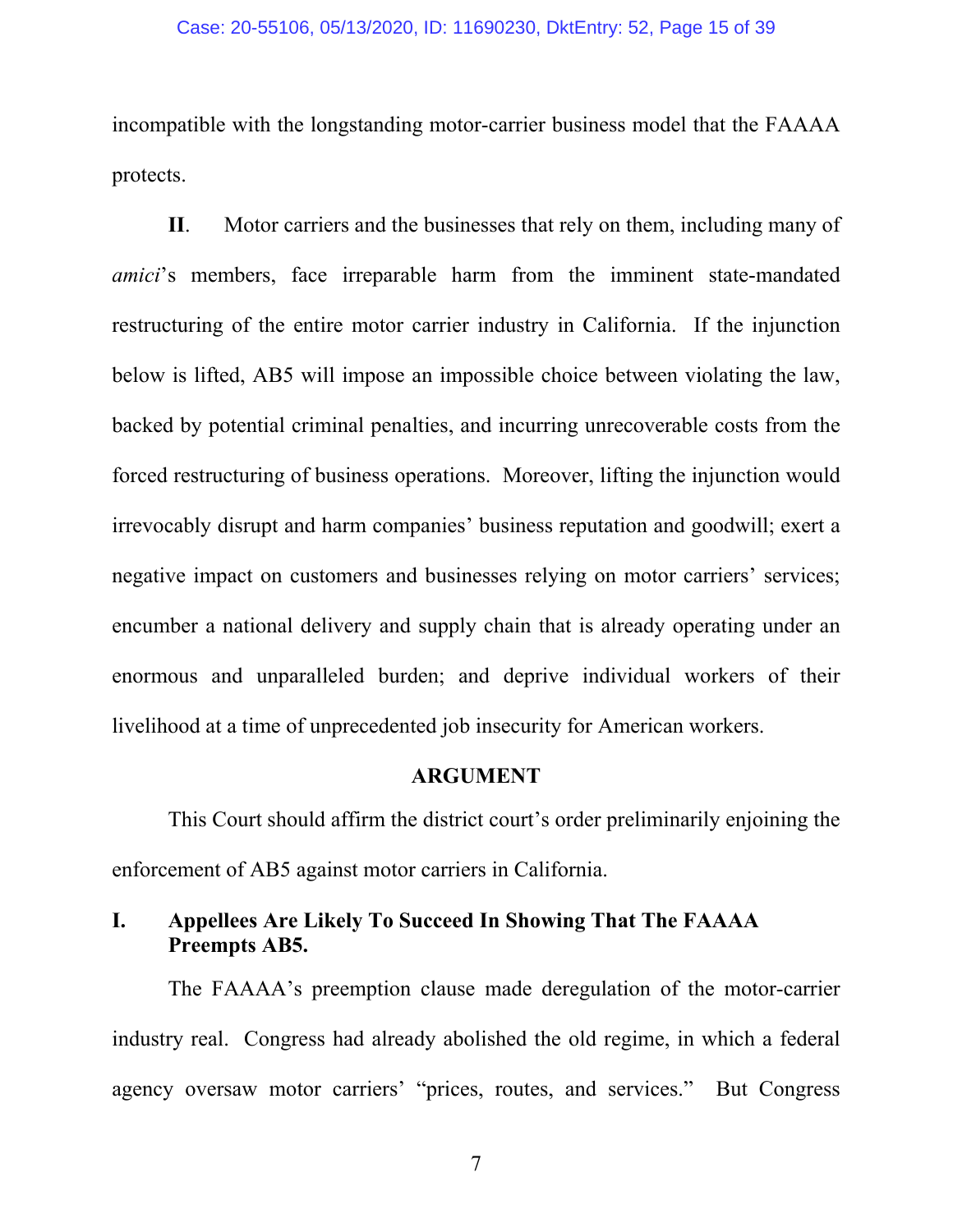#### Case: 20-55106, 05/13/2020, ID: 11690230, DktEntry: 52, Page 16 of 39

recognized the need to ensure that individual States did not try to re-impose something like the old regime—not only because Congress favored deregulation as a policy matter, but because motor-carrier regulation should be uniform nationwide (with specified exceptions not relevant here) to facilitate interstate commerce, efficiency, and competition. The Supreme Court and this Court have followed Congress's directive, repeatedly holding state laws invalid where those laws "relate[] to" a protected "price, route, or service" (49 U.S.C.  $\S$  14501(c)(1)), even if they take "the guise of some form of unaffected regulatory authority" (H.R. Conf. Rep. No. 103-677, at 84 (1994)). This Court should follow that well-worn path in this case.

### **A. Congress Adopted The FAAAA Preemption Clause To Effectuate Its Successful Deregulation Of The Motor-Carrier Industry.**

1. *The Deregulatory Background*: Congress enacted the FAAAA's preemption clause as an integral part—indeed, the culmination—of a long-term effort to deregulate air and motor carriage. Congress recognized that, if individual States remained free to impose regulations like those that federal and state agencies had imposed under the regulatory system that Congress abolished, the benefits of deregulation would be lost. Indeed, state regulation was in one key respect *worse* than the federal regulation Congress did away with: "[t]he sheer diversity of [state] regulatory schemes" was itself "a huge problem for national and regional carriers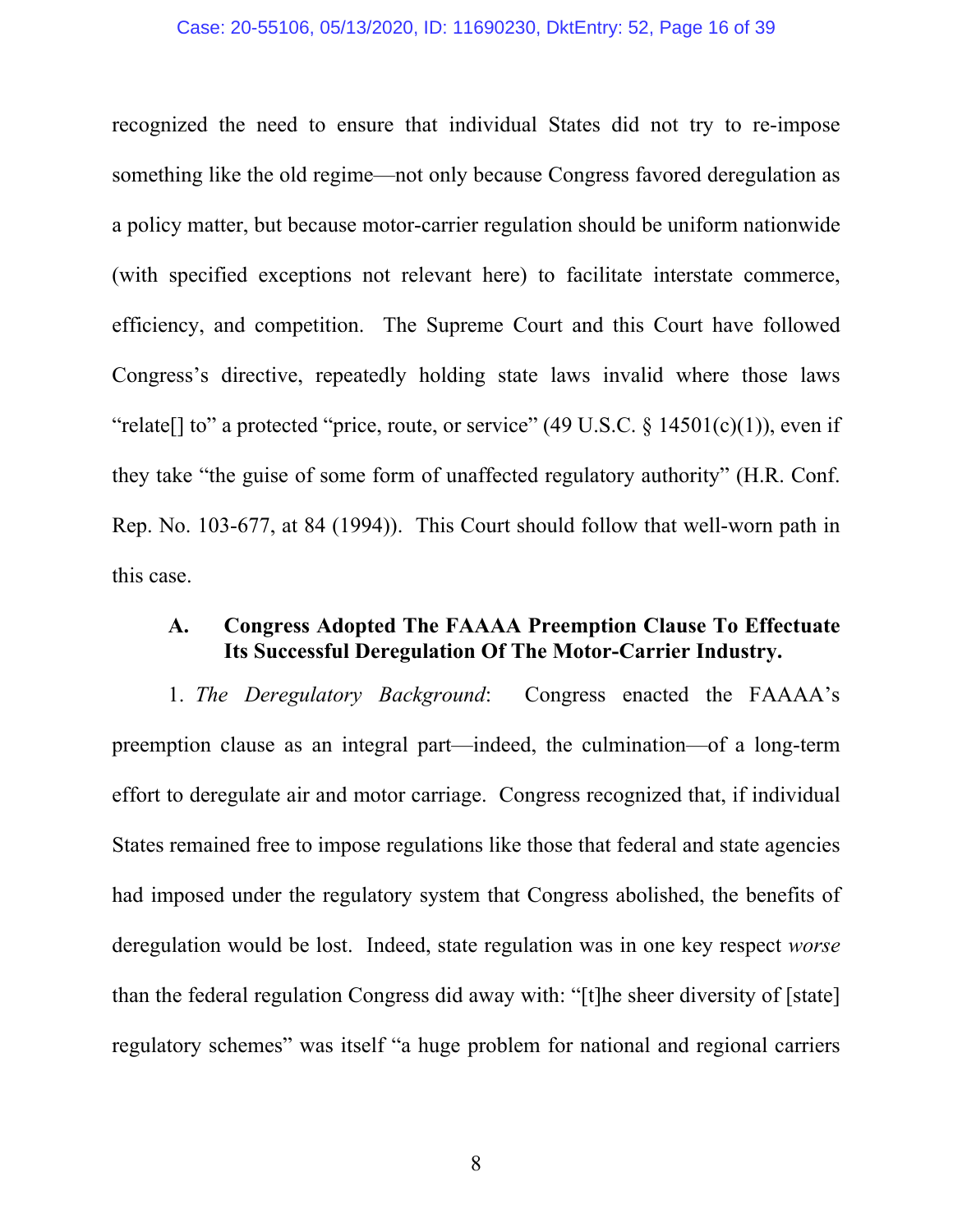attempting to conduct a standard way of doing business." H.R. Conf. Rep. No. 103- 677, at 87.

Congress's deregulatory effort began in 1978 with the Airline Deregulation Act ("ADA"), which deregulated domestic air transportation. "'To ensure that the States would not undo federal deregulation with regulation of their own,' the ADA included a preemption clause" materially identical to the one at issue in this case. *Am. Airlines, Inc. v. Wolens*, 513 U.S. 219, 222 (1995) (quoting *Morales*, 504 U.S. at 378).

In 1980, two years after its successful airline deregulation, "Congress deregulated trucking." *Rowe*, 552 U.S. at 368. Congress did not adopt a preemption clause in the 1980 legislation, but it was well aware that certain "individual State regulations and requirements … [we]re in many instances confusing, lacking in uniformity, unnecessarily duplicative, and burdensome." Motor Carrier Act of 1980, Pub. L. No. 96-296, § 19, 94 Stat. 811. Congress directed the relevant federal agencies to conduct a study and develop legislative recommendations. *Ibid.*

2. *The FAAAA Preemption Clause*: After 14 years of grappling with the challenges of non-uniform state regulation, Congress decided in 1994 to make a clean break. In enacting the FAAAA, Congress adopted a preemption rule for trucking modeled on the successful preemption clause for air carriers.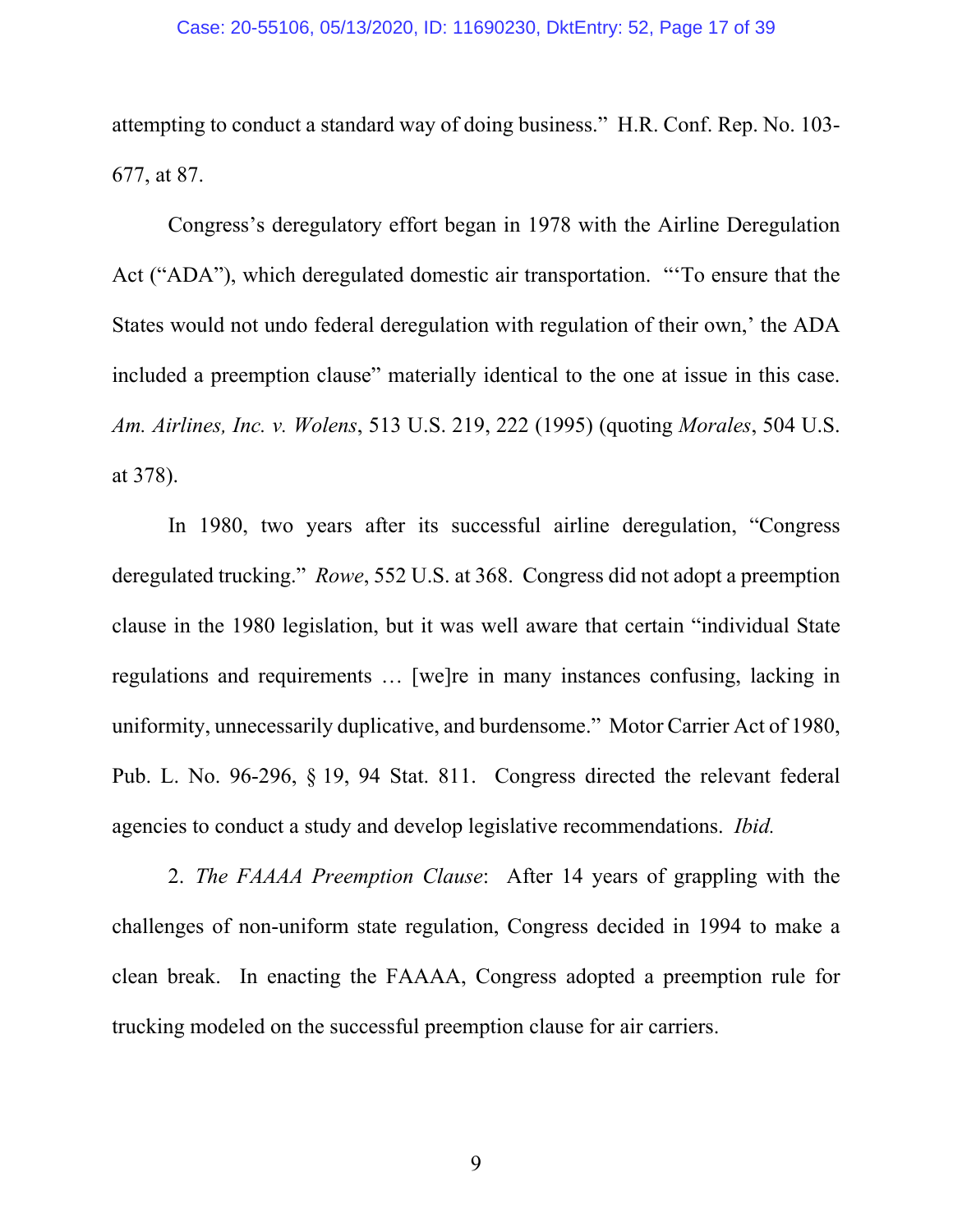While it made narrow, specified exceptions tailored to the motor-carrier industry,<sup>2</sup> Congress drew the "*[g]eneral* rule" of preemption in the FAAAA very broadly, exactly as it had in the ADA. 49 U.S.C.  $\S$  14501(c)(1) (emphasis added). It did so to forestall States' "attempt[s] to de facto regulate prices, routes or services of intrastate trucking *through the guise of some form of unaffected regulatory authority*." H.R. Conf. Rep. No. 103-677, at 84 (emphasis added).

Thus, in both the ADA and the FAAAA, Congress specified that States may not adopt laws or regulations "related to" the deregulated aspects of the air and motor-carrier industries. 49 U.S.C.  $\S$   $\S$  14501(c)(1), 41713(b)(4)(A). In the case of motor carriers, the preemption clause specifies that state law may not relate to "a price, route, or service of any motor carrier … with respect to the transportation of property." *Id.* § 14501(c)(1). This provision is appropriately "interpreted quite broadly: [a] state or local regulation is related to the price, route, or service of a motor carrier if the regulation has more than an indirect, remote, or tenuous effect on the motor carrier's prices, routes, or services." *Indep. Towers of Wash. v. Washington*, 350 F.3d 925, 930 (9th Cir. 2003) (internal quotation marks omitted).

 $\overline{a}$ 

<sup>&</sup>lt;sup>2</sup> None of those exceptions is even arguably at issue in this case, and Appellants invoke none of them.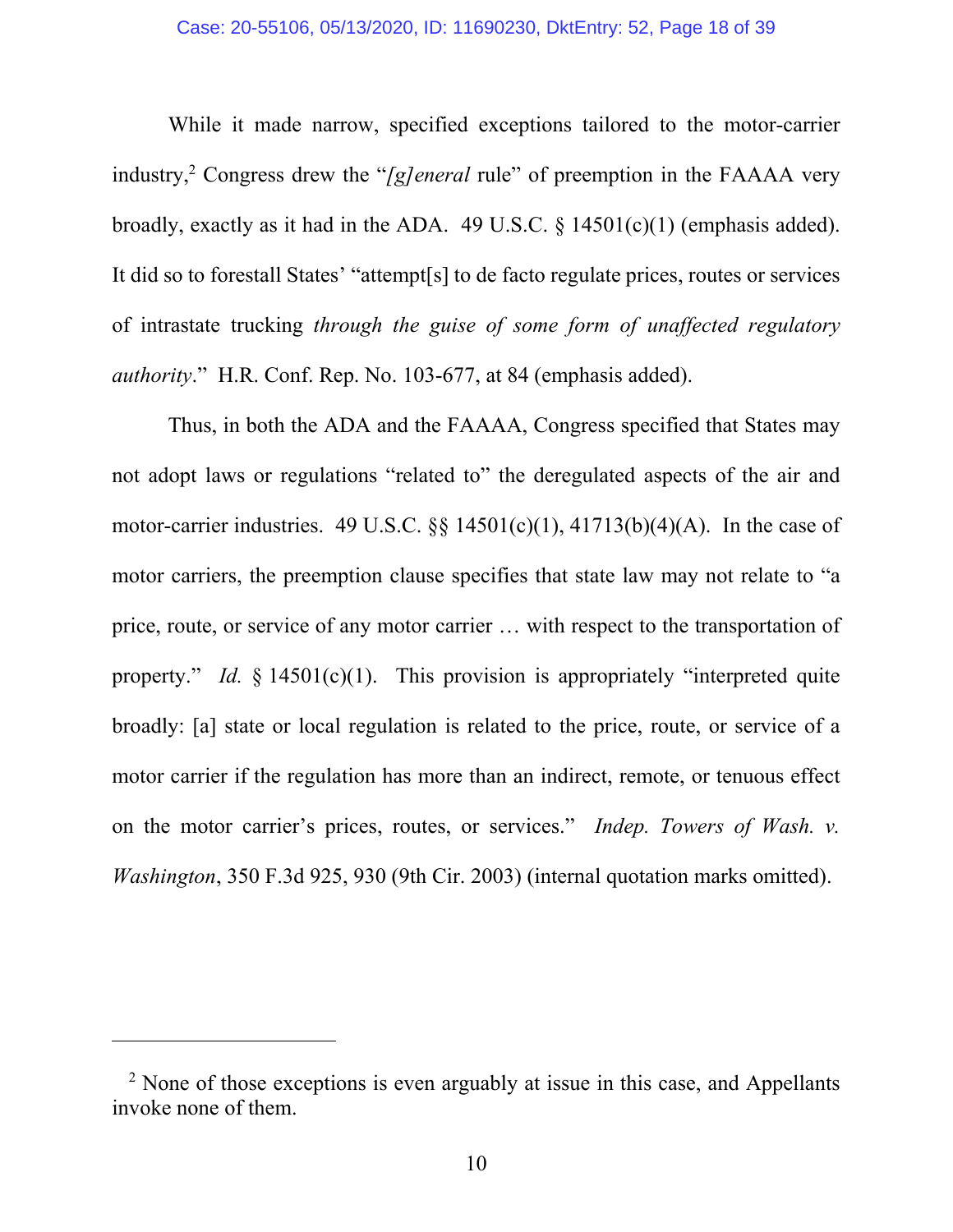### **B. AB5 Is Preempted Under Binding Precedent.**

The FAAAA preempts state laws that, like AB5, require motor carrier services to be performed by employees rather than independent contractors, because such a restriction significantly impacts the prices, routes, and services of motor carriers. "Allowing each state and local government to enact diverse laws regulating" driver classification in the trucking industry "would implicate the same evils that Congress was seeking to cure in enacting section 14501(c)." *Tocher v. City of Santa Ana*, 219 F.3d 1040, 1048 (9th Cir. 2000), *abrogated on other grounds by City of Columbus v. Ours Garage & Wrecker Serv., Inc.*, 536 U.S. 424 (2002).

In *American Trucking*, the plaintiffs sought to enjoin enforcement of a state law that, among other provisions, required truck drivers at the Port of Los Angeles to "transition over the course of five years from independent-contractor drivers to employees of each licensed motor carrier." 559 F.3d at 1049. As this Court recognized, it "can hardly be doubted" that such a law "relate[s] to prices, routes or services of motor carriers" within the meaning of the FAAAA. *Id.* at 1053. The Court accordingly held that "the independent contractor phase-out provision is one highly likely to be shown to be preempted" because it "insist[s] on [a] particular employment structure" governing the relationship between motor carriers and truck drivers and remanded with instructions to issue a preliminary injunction against the law's enforcement. *Id.* at 1056. And in *Su*, the Court reaffirmed that "*American*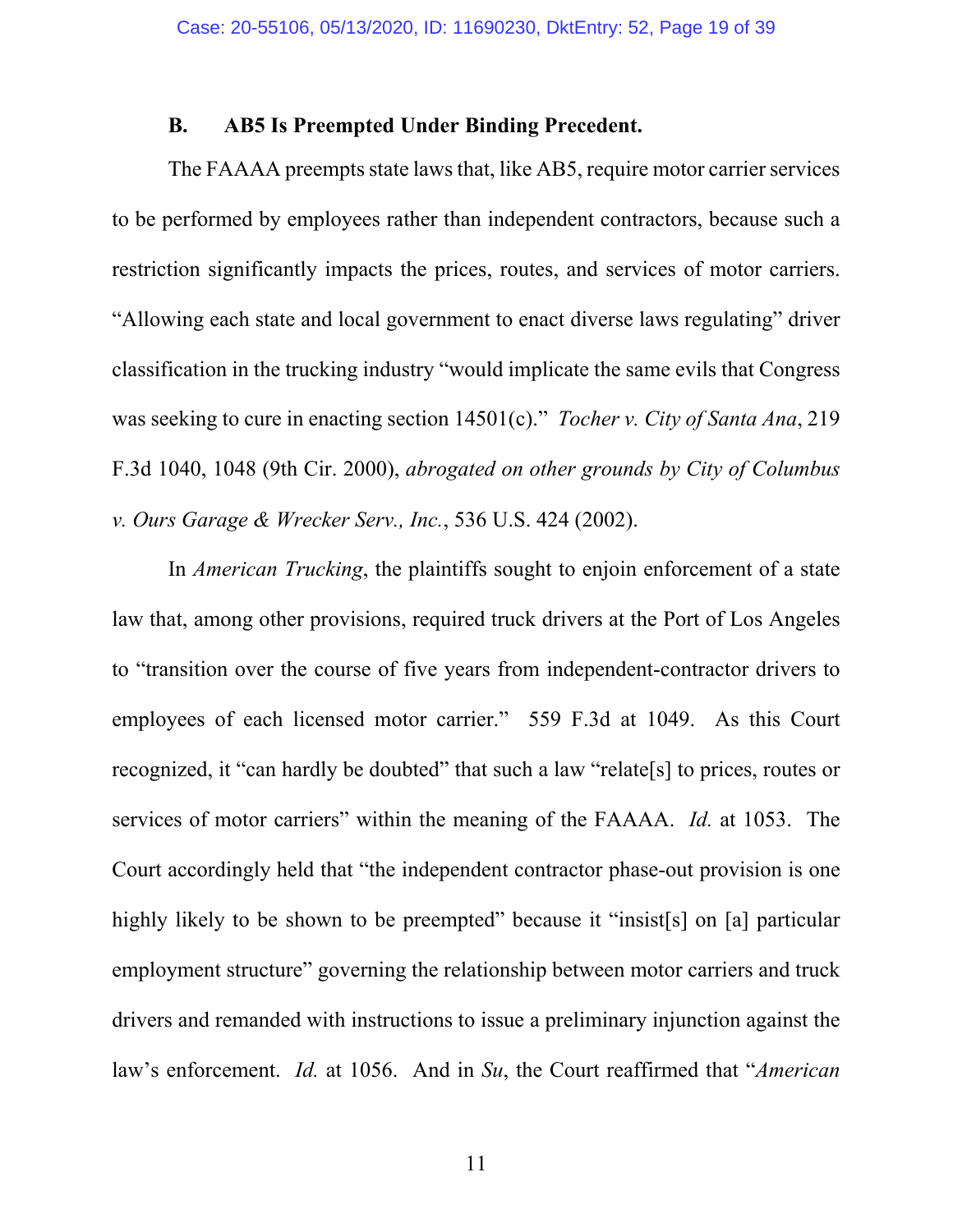#### Case: 20-55106, 05/13/2020, ID: 11690230, DktEntry: 52, Page 20 of 39

*Trucking* stands for the obvious proposition that an 'all or nothing' rule requiring services be performed by certain types of employee drivers and motivated by a State's own [policy] goals was likely preempted." 903 F.3d at 964.

That "obvious proposition" resolves this case as a matter of binding precedent. "Like [the law enjoined in] *American Trucking*," AB5 "effectively compel[s] a motor carrier to use employees for certain services." *Su*, 903 F.3d at 964. That is "because, under the 'ABC' test, a worker providing a service within an employer's usual course of business will *never* be considered an independent contractor." *Ibid.* (emphasis added).

*First*, AB5 impermissibly "bind[s] motor carriers to specific services." *Dilts v. Penske Logistics, LLC*, 769 F.3d 637, 649 (9th Cir. 2014). Indeed, this sort of "service-determining law[]" (*Rowe*, 552 U.S. at 373), which directly "insist[s] on" a "particular employment structure" favored by the State for policy reasons (*American Trucking*, 559 F.3d at 1056) is at the core of what the FAAAA preempts. As this Court acknowledged in *Su*, "other States have adopted the 'ABC' test to classify workers, the application of which courts have then held to be preempted" under circumstances indistinguishable from this case. 903 F.3d at 964 (citing *Schwann v. FedEx Ground Package Sys., Inc.*, 813 F.3d 429, 437 (1st Cir. 2016) (the FAAAA preempts the "B" prong of Massachusetts's materially identical ABC test)).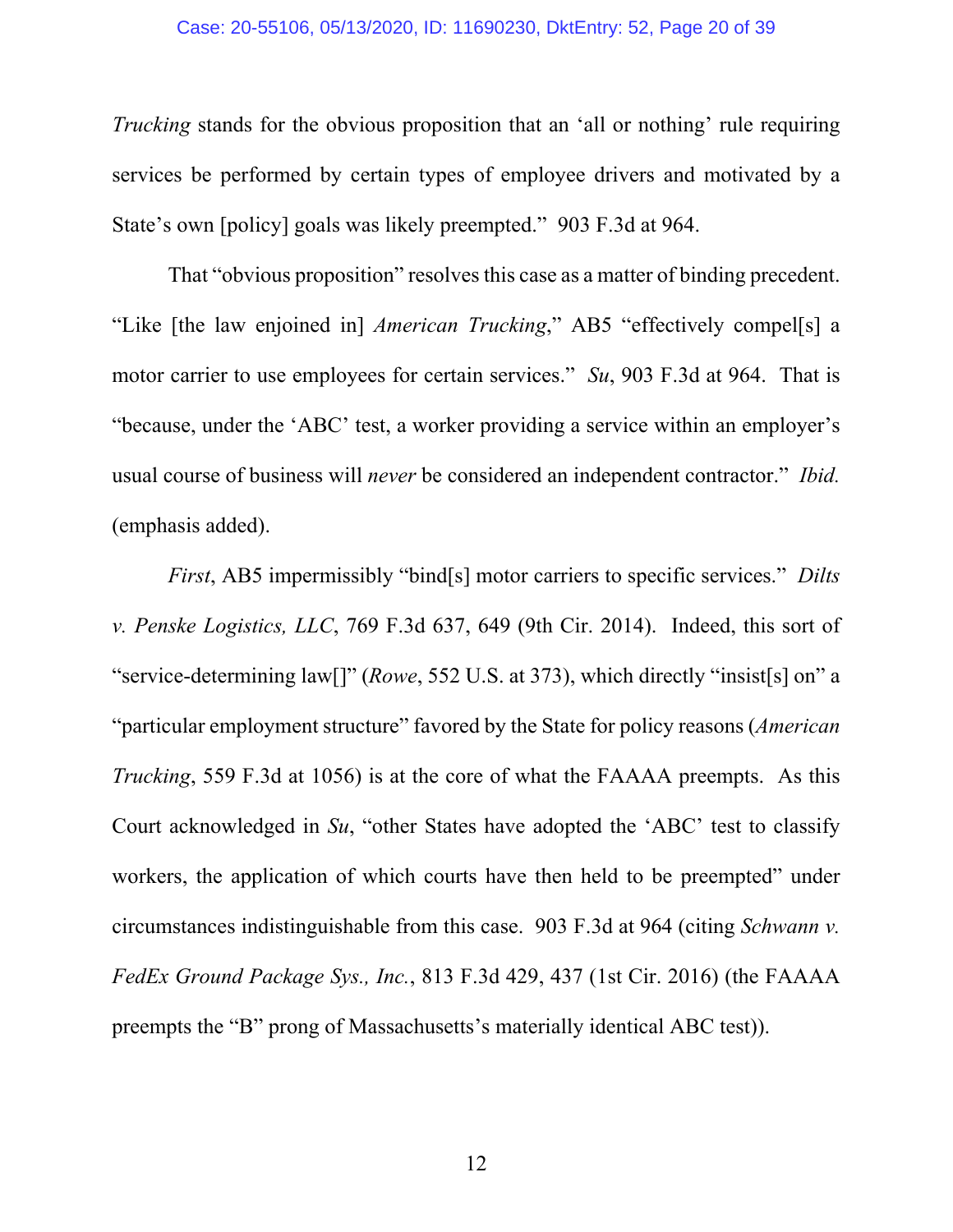Because AB5 has the *effect* of dictating an "independent contractor phaseout," it makes no difference that the law achieves that end without using those express words. *Cf. American Trucking*, 559 F.3d at 1056. "What is important" for FAAAA preemption purposes "is the *effect* of a state law, regulation, or provision, not its form." *Northwest, Inc. v. Ginsberg*, 572 U.S. 273, 283 (2014) (emphasis added). "It defies logic to think that Congress would disregard real-world consequences and give dispositive effect to the form of a clear intrusion into a federally regulated industry." *Id.* at 284 (internal quotation marks omitted).

The FAAAA's "related to" preemption clause is framed in "deliberately expansive" language—"conspicuous for its breadth" (*Morales*, 504 U.S. at 384) precisely because Congress was mindful that States would "attempt to de facto regulate prices, routes or services … through the guise of some form of unaffected regulatory authority." H.R. Conf. Rep. No. 103-677, at 84. The Court must accordingly scrutinize whether a state law "in fact" relates to the federally deregulated sector, based on a consideration of "the dynamics of the … transportation industry." *Morales*, 504 U.S. at 389. And Appellants cannot dispute that AB5 impermissibly "require[s] carriers to offer a system of services that the market does not now provide (and which the carriers would prefer not to offer)." *Rowe*, 552 U.S. at 372. Specifically, AB5 "insist[s]" that motor carriers use the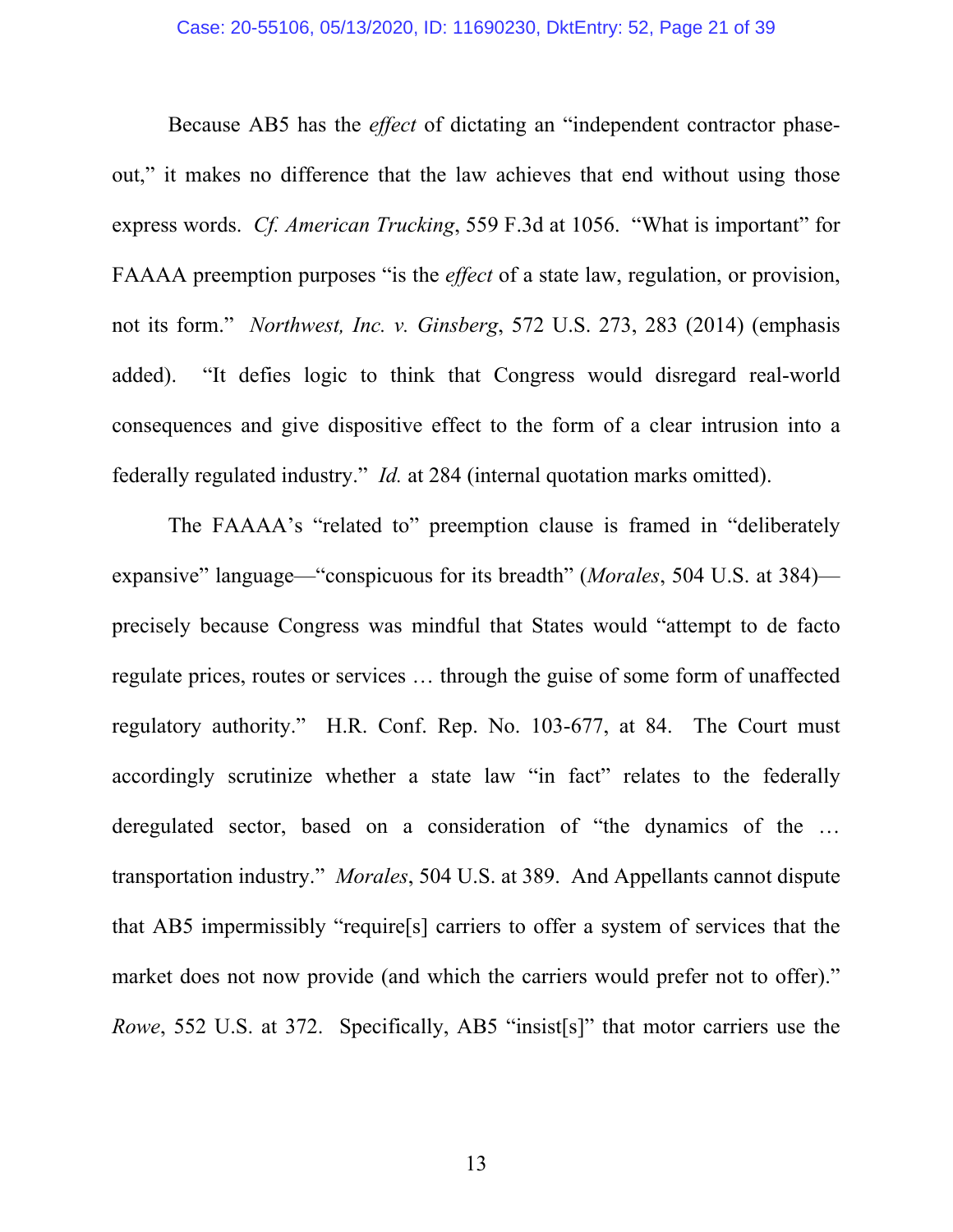#### Case: 20-55106, 05/13/2020, ID: 11690230, DktEntry: 52, Page 22 of 39

"particular employment structure" of employee-drivers rather than independent owner-operators. *American Trucking*, 559 F.3d at 1056.

*Second*, AB5 is independently preempted because it significantly impacts motor carriers' routes. These impacts include both direct regulatory requirements, such as route changes to ensure drivers can comply with the meal and rest breaks that California mandates for employees, and significant economic impacts, such as route consolidations to offset the increased costs of the employee-driver model. *See* Appellees' Br. 20-22. The FAAAA preempts state laws that "as an economic matter … have the forbidden significant effect" on motor carriers, which would offend Congress's deregulatory objectives no less than laws "actually prescribing rates, routes, or services." *Morales*, 504 U.S. at 385, 388.<sup>3</sup> For example, the FAAAA forbids the application to motor carriers of "a State's general consumer protection laws" (*id.* at 383) or "state-law claim[s] for breach of the implied covenant of good faith and fair dealing ... [that] seek[] to enlarge the contractual obligations that the parties voluntarily adopt" (*Northwest*, 572 U.S. at 276) due to those laws' significant impact on motor carriers.

 $\overline{a}$ 

 $3$  Any attempt to restrict FAAAA preemption to the core category of price-, route-, and service-*determining* laws "simply reads the words 'relating to' out of the statute. Had the statute been designed to pre-empt state law in such a limited fashion, it would have forbidden the States to '*regulate* rates, routes, and services.'" *Morales*, 504 U.S. at 385 (citing *Pilot Life Ins. Co. v. Dedeaux*, 481 U.S. 41, 50 (1987)).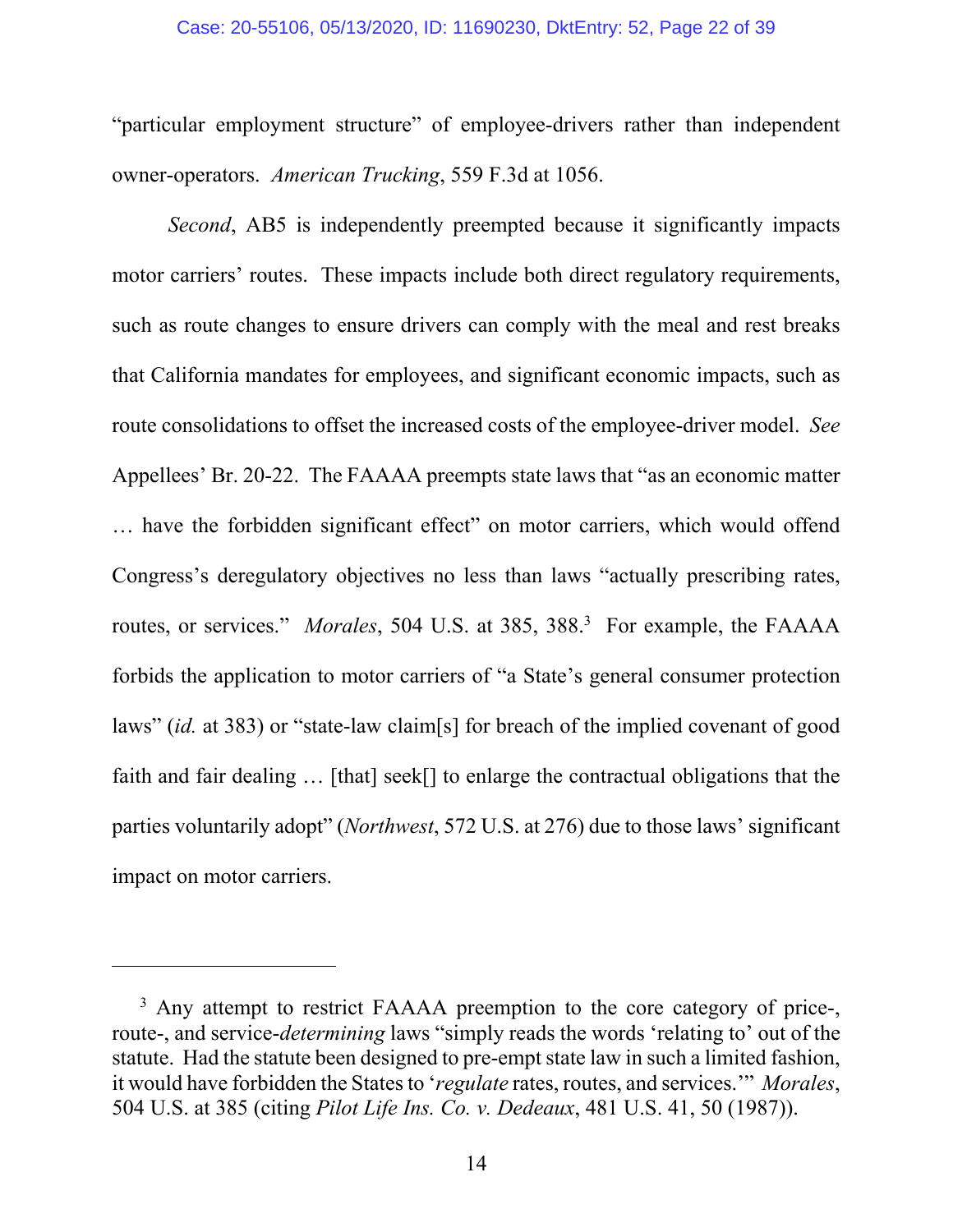AB5 will predictably cause motor carriers to consolidate and reconfigure their routes. For example, drivers "must repeatedly change their routes to find one of the limited places where they are legally allowed to park" in order to comply with California's mandated meal and rest breaks for employees. SER154. This will inevitably reduce and alter the routes that the free market provides, resulting in serious negative consequences for *amici*'s members. That is simply "freshman-year economics." *Sanchez v. Aerovias de Mexico, S.A. de C.V.*, 590 F.3d 1027, 1030 (9th Cir. 2010) (internal quotation marks omitted).

*Third*, AB5 is also independently preempted because it significantly impacts motor carriers' prices. Congress, in enacting the FAAAA, expressed particular concern that "[s]tate economic regulation of motor carrier operations causes … increased costs," among other "significant inefficiencies." H.R. Conf. Rep. No. 103- 677, at 87.

AB5's mandated replacement of independent owner-operators with a fleet of employee-drivers may raise carriers' costs by *150% or more*. *See* Appellees' Br. 22-25. This significant impact of AB5 on the industry falls well within the bounds of FAAAA preemption. For example, this Court held that the economic effect of California's prevailing wage law on carriers—allegedly "increas[ing] prices by 25%"—was insufficiently "significant," without more, to justify preemption under the FAAAA. *Californians For Safe & Competitive Dump Truck Transp. v.*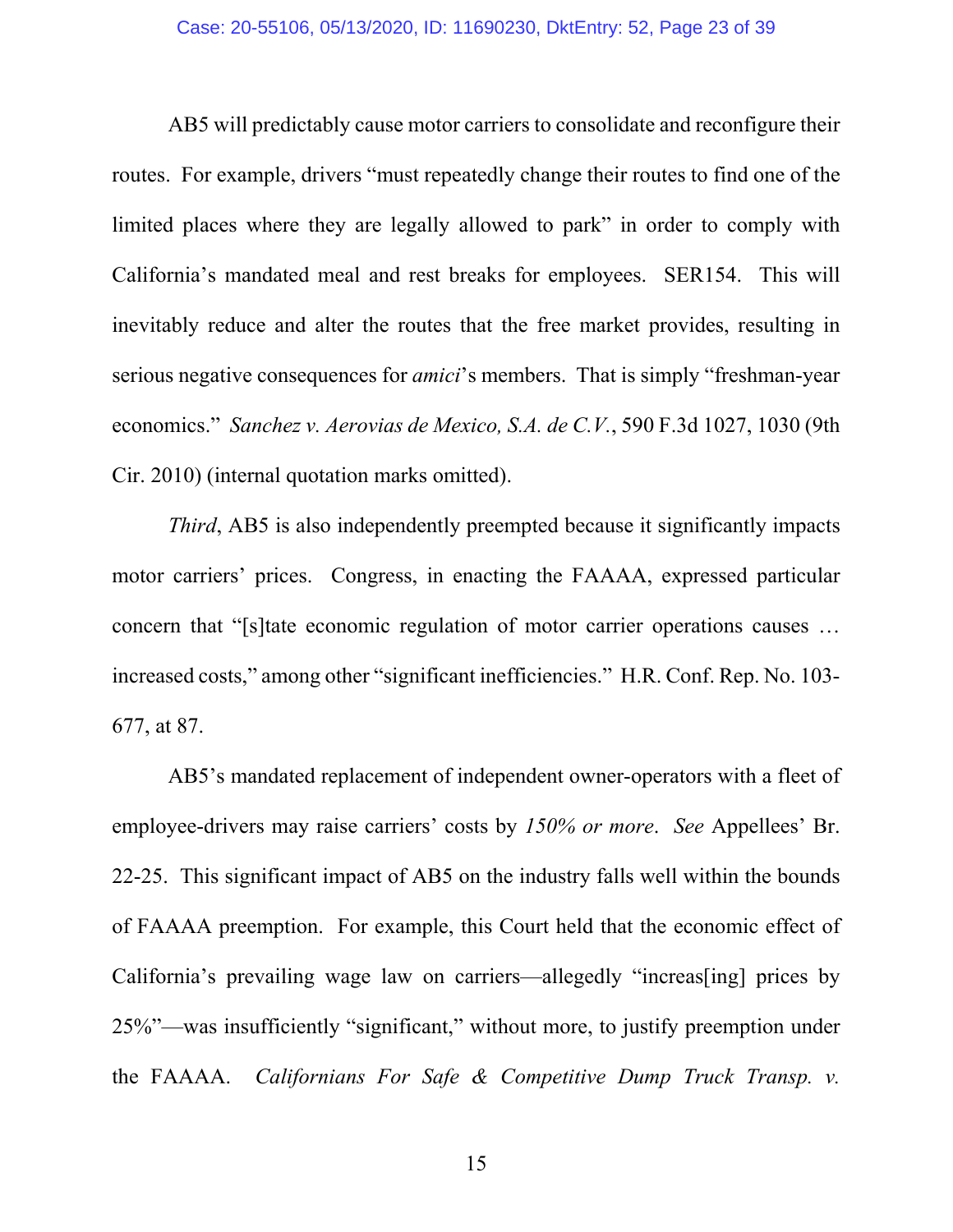*Mendonca*, 152 F.3d 1184, 1189 (9th Cir. 1998). But the 150%+ price increase imposed by AB5 (and inevitably passed on to consumers and other businesses) dwarfs that figure, in both degree and kind. This onerous economic regulation is obviously a far cry from those laws that, the Supreme Court has noted, the FAAAA "might not pre-empt" due to their "'tenuous, remote, or peripheral'" impact on carriers, "such as state laws forbidding gambling" (*Rowe*, 552 U.S. at 371 (citation omitted)), or "prostitution" (*Morales*, 504 U.S. at 390).

*Fourth*, AB5's collective impact on motor carriers' services, routes, and prices impedes national uniformity and holds back competitive market forces, thwarting the FAAAA's core deregulatory purpose. The potential benefits of an independentcontractor relationship, as opposed to an employer-employee relationship, are substantial. That is why "competitive market forces"—which Congress wanted to be the primary factor in "determining … the services that motor carriers will provide" (*Rowe*, 552 U.S. at 372 (quoting *Morales*, 504 U.S. at 378))—have led numerous delivery businesses in California, in other States, and in the nationwide market to adopt independent contractor models. It is often simply more efficient for a logistics company not to be in the business of delivering packages over the "last mile" from distribution center to doorstep. Yet California now asserts the right to preclude carriers from choosing to contract with individual delivery drivers. Motor carriers could also decide not to take on additional workers as employees, causing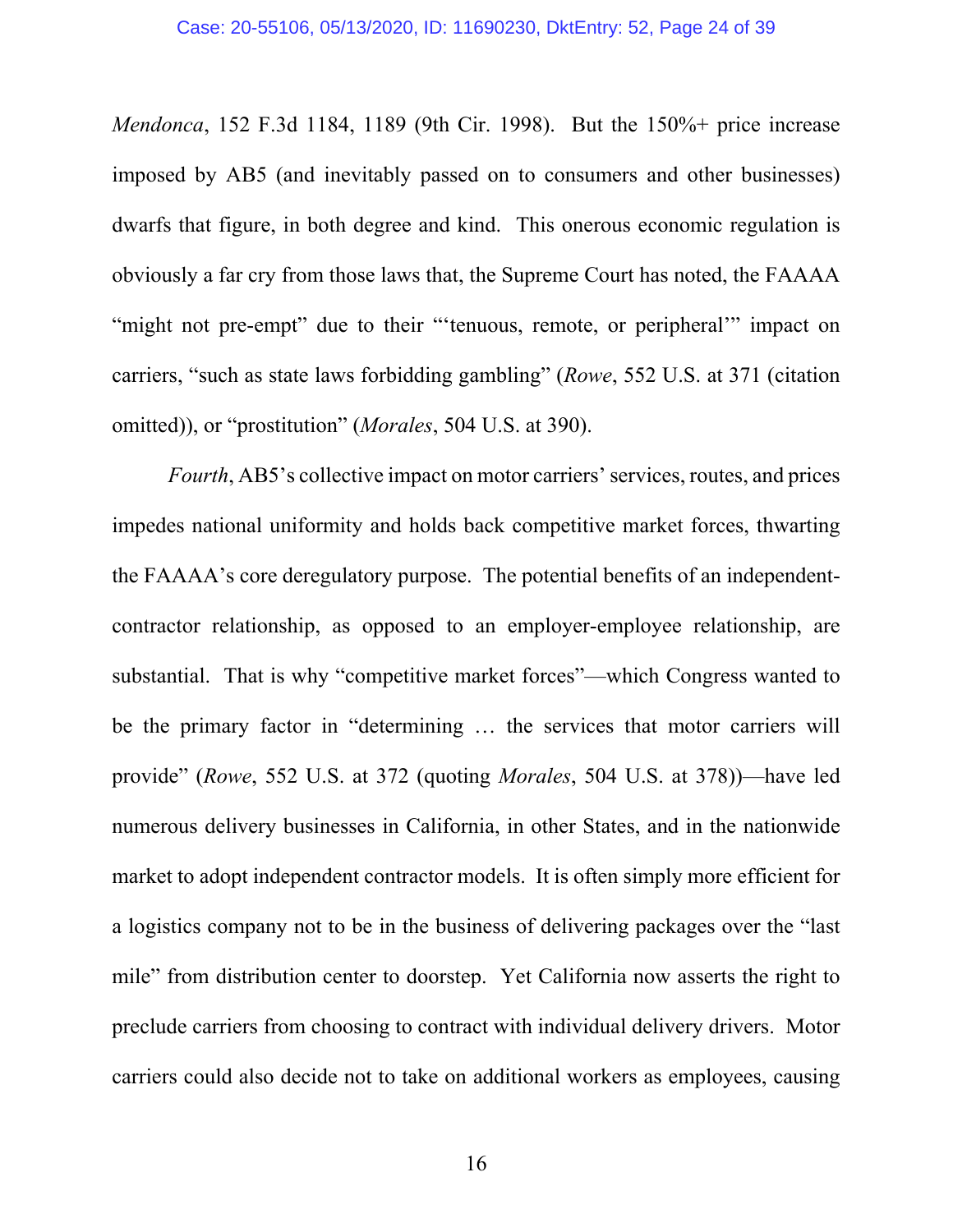#### Case: 20-55106, 05/13/2020, ID: 11690230, DktEntry: 52, Page 25 of 39

severe disruption in supply and distribution chains and leaving business customers that rely on trucking services in a lurch. Sustaining California's position would not only require carriers to adopt California's preferred business model even when it artificially increases the price that those carriers must charge, but also permit the reemergence of just the kind of inconsistent, economically disruptive "patchwork of state service-determining laws, rules and regulations" that Congress sought to eradicate in enacting the FAAAA. *Rowe*, 552 U.S. at 373.

Here, the district court correctly determined—following this Court's binding precedent as well as persuasive authority from other jurisdictions—that Appellees are likely to succeed on the merits of their claim that AB5 is preempted by the FAAAA. Any other conclusion would enable California to erect a new and anticompetitive barrier to the interstate transportation of property—precisely the type of rule that Congress abolished twenty-six years ago.

#### **C. Appellants' Counterarguments All Fail.**

In an attempt to evade the inexorable conclusion that AB5 is preempted, Appellants offer three unpersuasive counterarguments. All fail under the FAAAA and controlling precedent.

*First*, AB5 is not a law of "general applicability," and even if it were, that status would not allow it to escape preemption in light of its significant impact on motor carriers' prices, routes, and services. *Second*, the district court correctly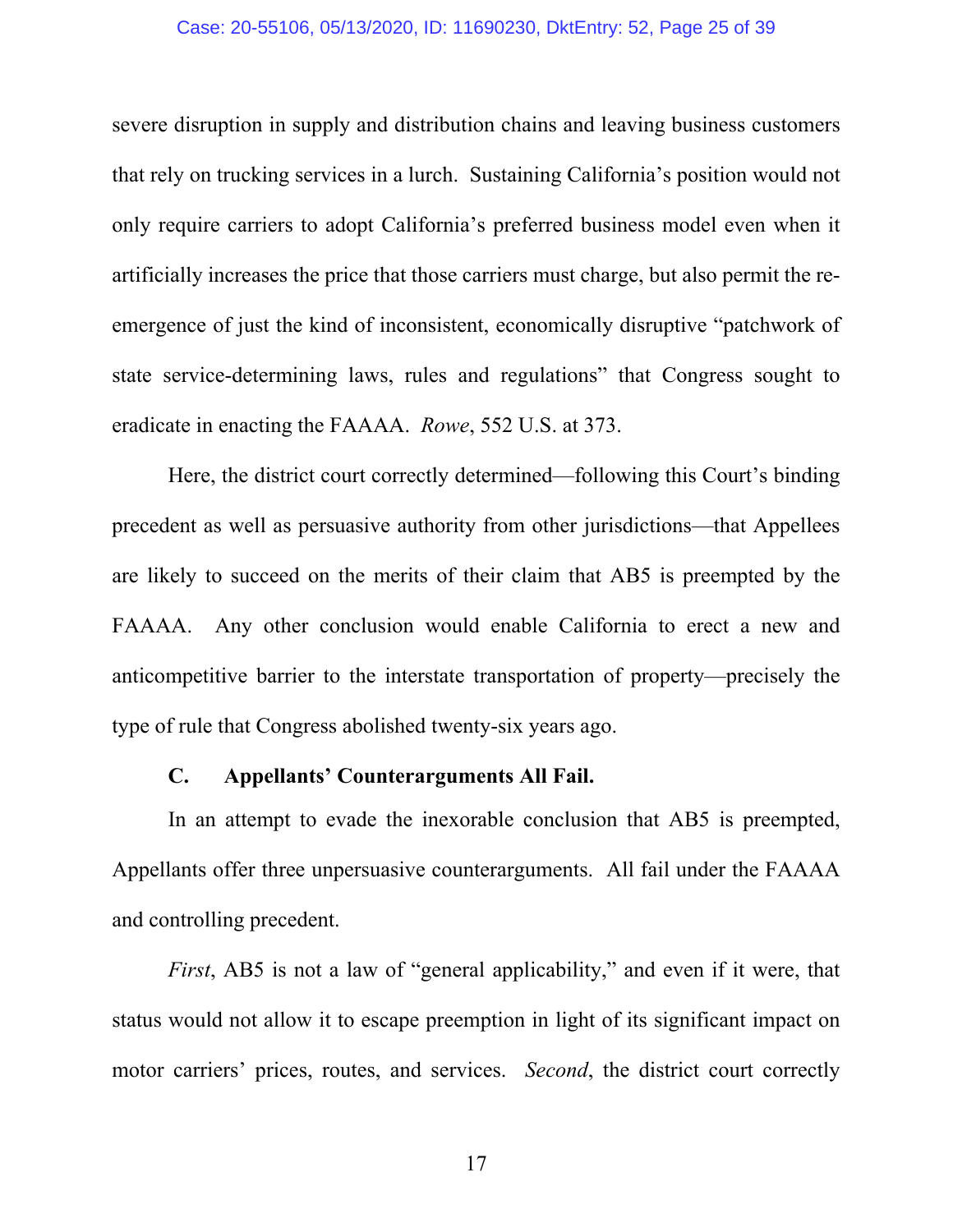framed and analyzed the challenge that Appellees pleaded and litigated *to AB5* not, as Intervenor-Defendant International Brotherhood of Teamsters ("IBT") argues, some other, hypothetical claim challenging different state laws. *Third*, AB5's business-to-business exception cannot save the law from preemption for several reasons, including that independent owner-operators cannot meet the exception's onerous requirements.

### **1. AB5 Is Not "Generally Applicable," Although That Makes No Difference.**

Appellants argue strenuously that AB5 is a law of "general applicability" rather than a law "specifically target[ing] the trucking industry." IBT Br. 31-32; *see also* State Br. 25. This argument is both incorrect and irrelevant.

To begin with, the district court correctly held that AB5 is *not* a law of general applicability. ER17. To the contrary, the law is riddled with dozens of exemptions for various occupations that found favor with the state legislature. Indeed, the vast majority of the statute's text is spent delineating these intricately gerrymandered exceptions. *See* Cal. Lab. Code § 2750.3(b)(1)-(6), (c)(2)(B)(i)-(xi), (d)(1)-(2), (e)- (h). Far from being a generally applicable law, AB5 exempts millions of workers, spanning all sorts of vocations, skill levels, income, education, and sophistication.

This Court should accordingly reject the State's counterfactual characterization of AB5 as "generally applicable." Because FAAAA preemption is a question of federal law, the Court "need not defer to a state entity's characterization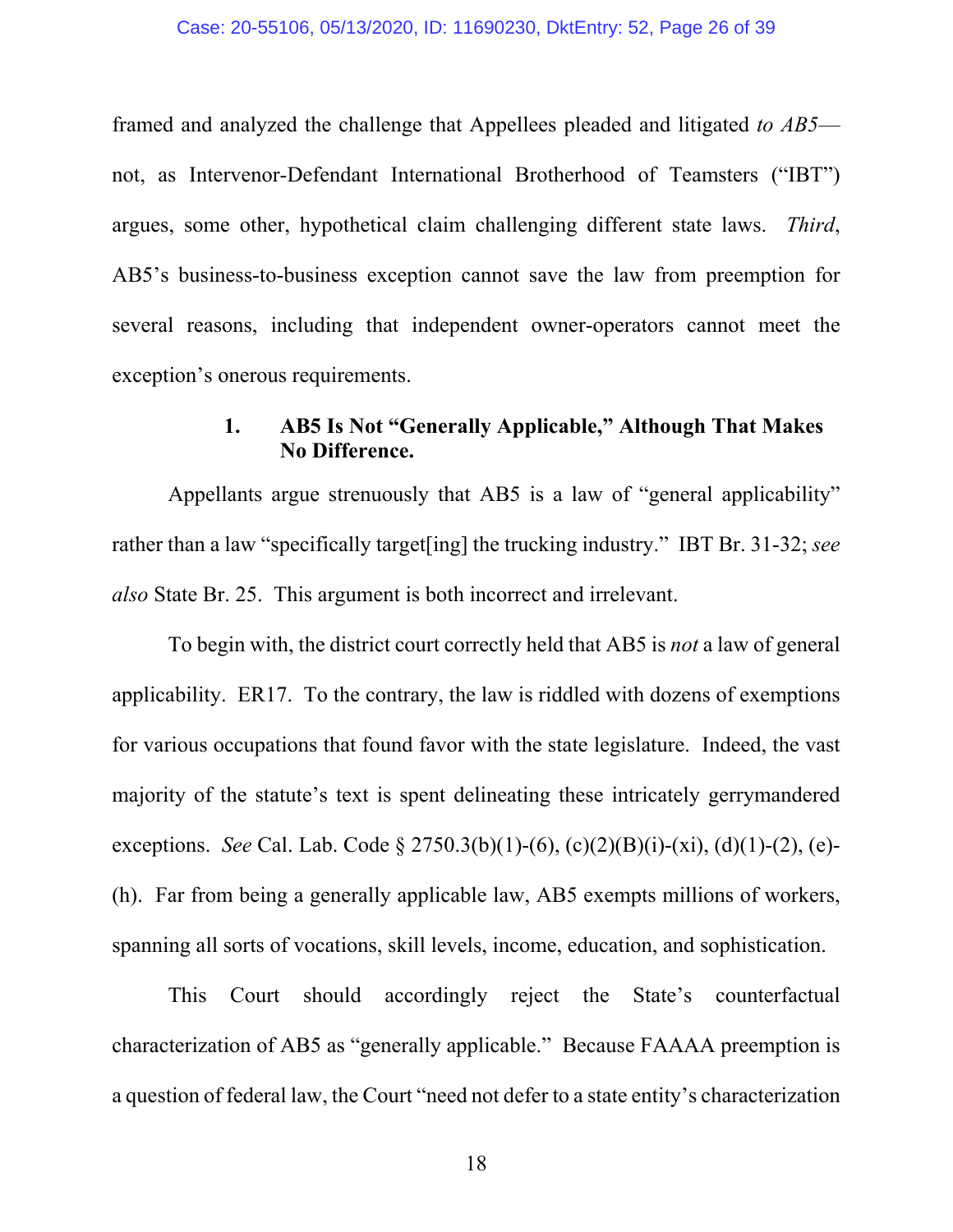of a state law purpose" in this inquiry. *Tillison v. Gregoire*, 424 F.3d 1093, 1104 (9th Cir. 2005). The Court may not simply "take the regulator at its word," but "need[s] to go further with the analysis" (*American Trucking*, 559 F.3d at 1054), and "should be wary" of "crediting post hoc [state] rationalizations that conflict with the contemporaneous legislative record" (*Cal. Tow Truck Ass'n v. City & Cty. of San Francisco*, 693 F.3d 847, 864 n.15 (9th Cir. 2012)).

Regardless, there is no exception from FAAAA preemption for state laws of general applicability. The Supreme Court, nearly three decades ago, rejected that proposed "loophole" as "utterly irrational" because "there is little reason why state impairment of the federal scheme should be deemed acceptable so long as it is effected by the particularized application of a general statute." *Morales*, 504 U.S. at 386. The argument for an implied exception also "ignores the sweep of the 'relating to' language" in the statutory text (*ibid.*), which defines the scope of preemption by a state law's relation to the *federal* domain at stake—"price[s], route[s], or service of any motor carrier … with respect to the transportation of property"—not the State's objective in interfering with those interests  $(49 \text{ U.S.C. } § 14501(c)(1)).$ Pursuant to these principles, the Supreme Court "ha[s] often rejected efforts by States to avoid preemption by shifting their regulatory focus." *Am. Trucking Ass'ns, Inc. v. City of Los Angeles*, 569 U.S. 641, 652 (2013); *see also Su*, 903 F.3d at 966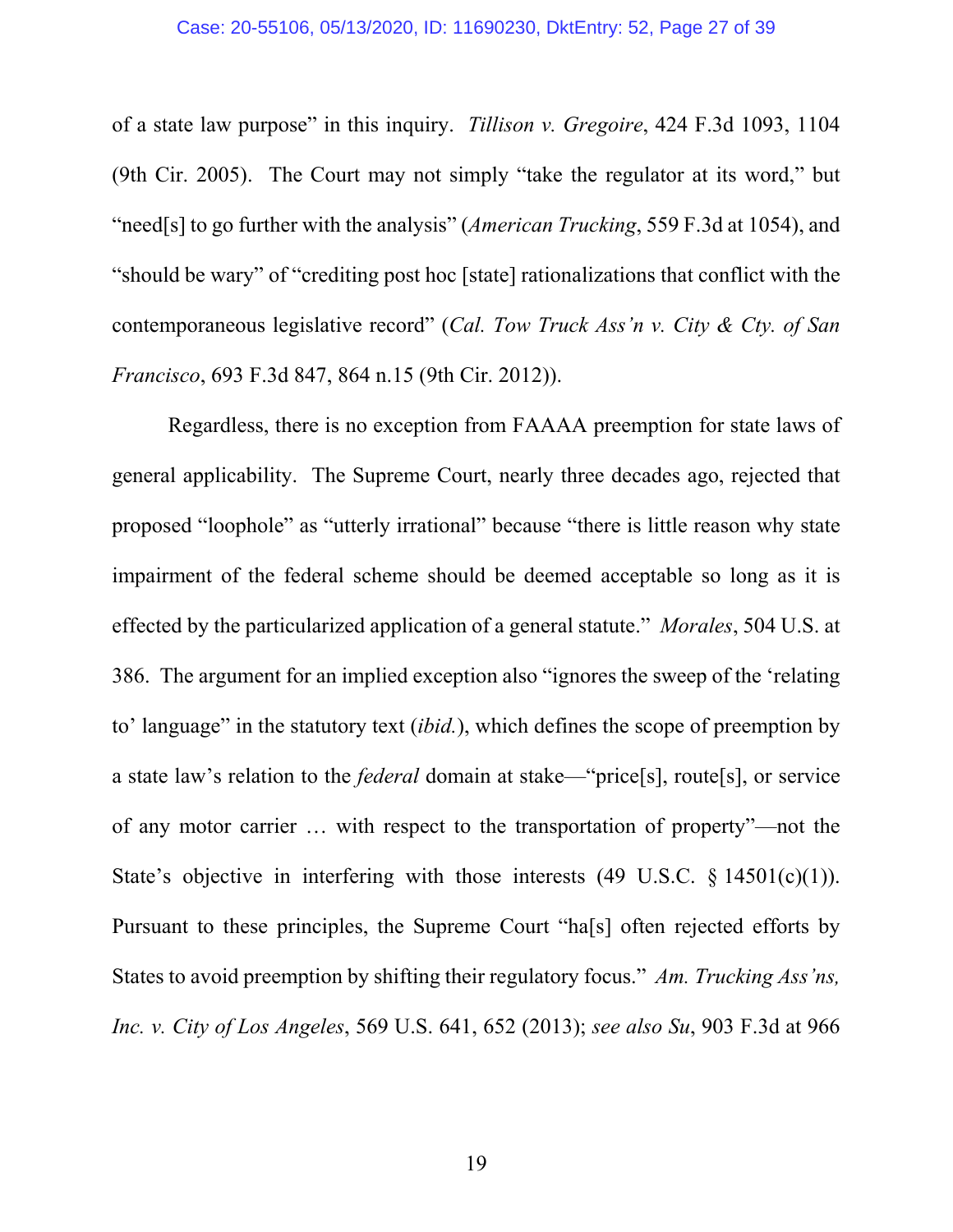#### Case: 20-55106, 05/13/2020, ID: 11690230, DktEntry: 52, Page 28 of 39

("the general applicability of a law" is neither "dispositive" nor "sufficient to show it is not preempted").

Instead, laws of general applicability, like all other laws, remain subject to the ordinary rules of FAAAA preemption. To be sure, the FAAAA may not preempt "a generally applicable background regulation in an area of traditional state power *that has no significant impact on a carrier's prices, routes, or services*." *Su*, 903 F.3d at 961 (emphasis added); *accord Dilts*, 769 F.3d at 644 ("Congress did not intend to preempt generally applicable state transportation, safety, welfare, or business rules *that do not otherwise regulate prices, routes, or services*." (emphasis added)). But if a state law *does* exert an impermissible impact on prices, routes, or services, its general applicability cannot save it from preemption. The FAAAA thus preempts many general laws as applied to motor carriers—including those with far more universal reach than AB5, such as the "general consumer protection statutes" held preempted in *Morales*. *See* 504 U.S. at 378; *see also Wolens*, 513 U.S. at 240 (opinion of O'Connor, J., joined by Thomas, J.) (emphasizing that "[t]he only 'laws' at issue in *Morales* were generally applicable consumer fraud statutes, not facially related to" the particular industry protected from state regulation).

### **2. The District Court Correctly Framed And Analyzed Appellees' Challenge To AB5.**

IBT argues that "the District Court's entire approach to the legal issue before it was error" because the court "wrongly analyzed whether AB 5's ABC test was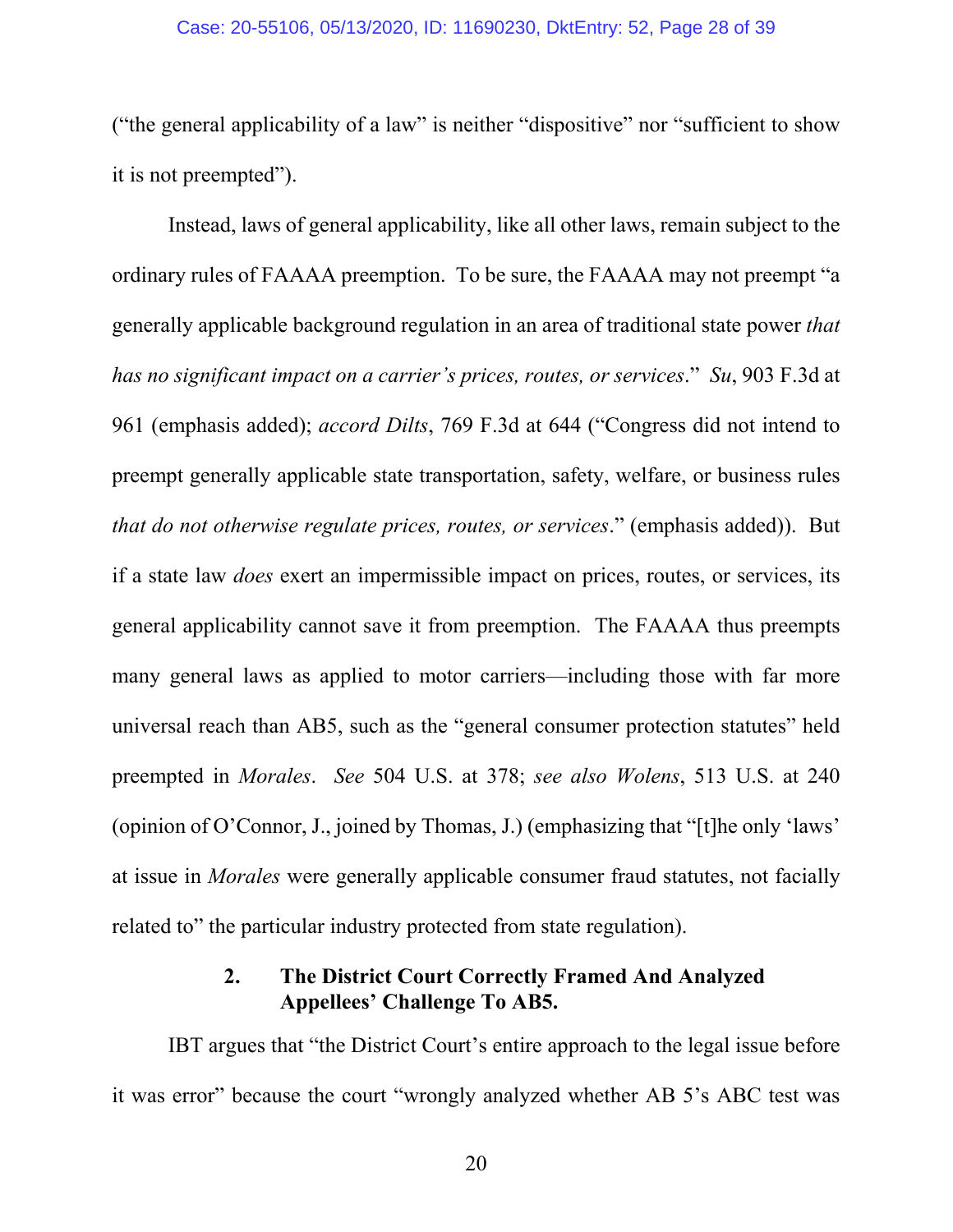#### Case: 20-55106, 05/13/2020, ID: 11690230, DktEntry: 52, Page 29 of 39

preempted" instead of addressing the "substantive requirements" imposed on the employer-employee relationship by various other provisions of California law. IBT Br. 3, 17. This confused argument lacks any legal basis.

There is no exception from FAAAA preemption analysis for laws defining the test to classify workers as employees or independent contractors. Indeed, IBT's argument is directly contradicted by this Court's decision in *Su*, which analyzed the preemption of the common-law worker-classification test previously applied under *S.G. Borello & Sons, Inc. v. Department of Industrial Relations*, 48 Cal. 3d 341 (1989). As the Court explained in *Su*, "[t]he issue in this case is whether the [FAAAA] preempts the California Labor Commissioner's use of a common law test, often referred to as the *Borello* standard, to determine whether a motor carrier has properly classified its drivers as independent contractors." 903 F.3d at 957 (footnote omitted). The State of California framed the issue the same way: "Does the FAAAA preempt the use of California's generally applicable common law test for determining whether a person performing services (such as driving a truck) for another is an employee or independent contractor?" Appellee's Br., *Su*, 2017 WL 3926926 (9th Cir. Aug. 14, 2017), at \*2. Other courts have framed and analyzed such issues in the same terms. *See*, *e.g.*, *Su*, 903 F.3d at 964 (noting that "other States have adopted the 'ABC' test to classify workers, the application of which courts have then held to be preempted"); *People v. Cal Cartage Transp. Express*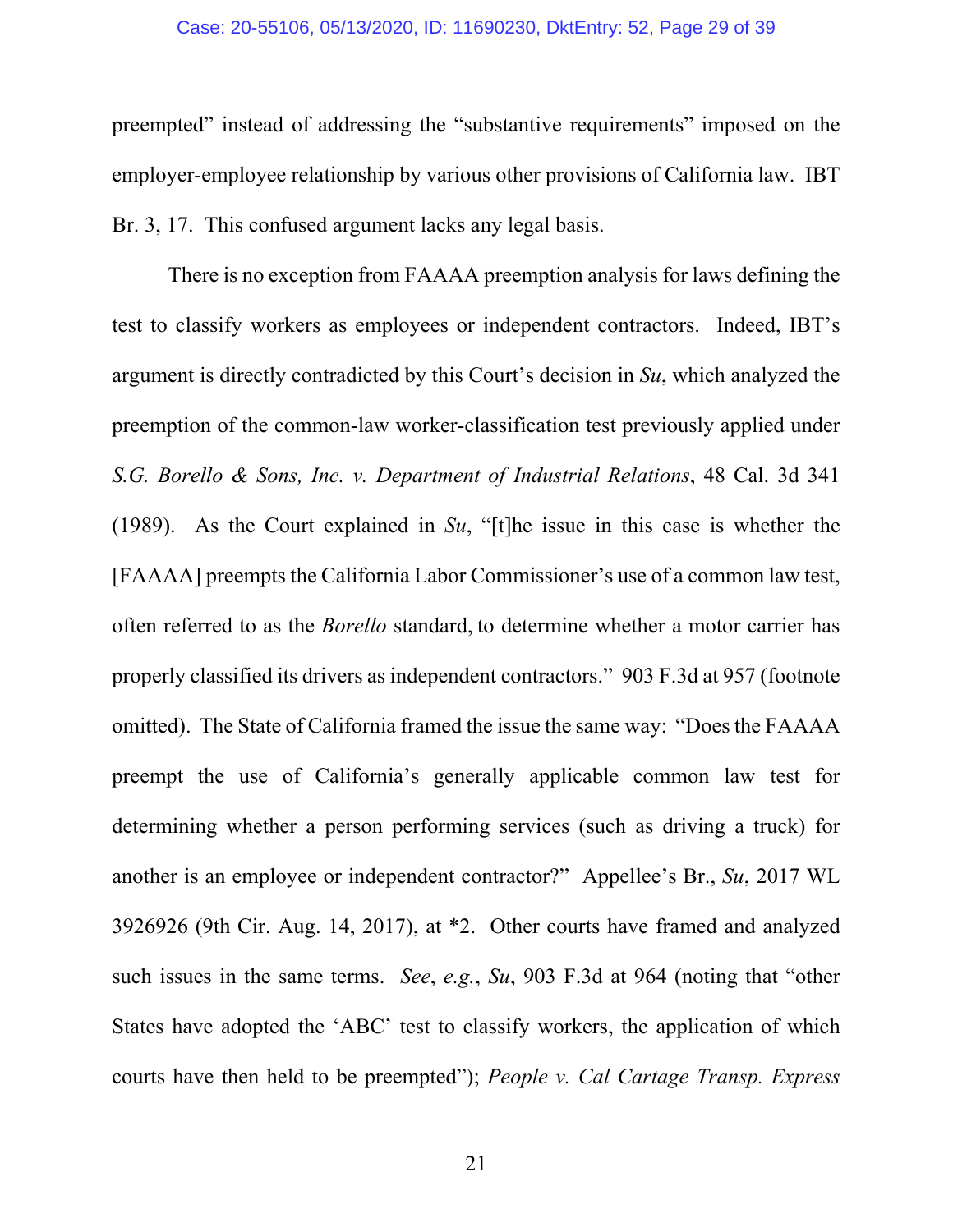*LLC*, No. BC689320, 2020 WL 497132, at \*2 (L.A. Super. Ct. Jan. 8, 2020) (holding that "the ABC Test as applied to motor carriers is preempted by the FAAAA"); *Alvarez v. XPO Logistics Cartage LLC*, No. 18-cv-3736, 2018 WL 6271965, at \*5 (C.D. Cal. Nov. 15, 2018) (holding that "the ABC test … 'relates' to a motor carrier's services … and is therefore preempted by the FAAAA"); *Mass. Delivery Ass'n v. Healey*, 821 F.3d 187, 192 (1st Cir. 2016) (holding that "the FAAAA preempts the application of Prong [B]" of Massachusetts law's "three-prong [ABC] test to determine who is an 'employee'").

So too here. As IBT acknowledges elsewhere in its brief, "Plaintiffs' challenge is to the ABC test itself." IBT Br. 42. Plaintiffs-Appellees, as the masters of their complaint, have pleaded a claim that "the ABC test set forth in AB-5" is "preempted by federal law" because it impermissibly relates to motor carriers' prices, routes, and services. ER308. It is not error, much less reversible abuse of discretion, for a court to decide the case or controversy before it.

IBT cites this Court's decision in *California Tow Truck*, but that decision is inapposite here. The plaintiff in that case, an association of towing companies, sought to enjoin enforcement of an "entire permit scheme" for tow truck drivers, consisting of "two comprehensive ordinances" that, "[t]ogether, … set forth a comprehensive regulatory regime requiring tow truck drivers and towing firms to obtain permits to operate and conduct business in San Francisco." 693 F.3d at 850-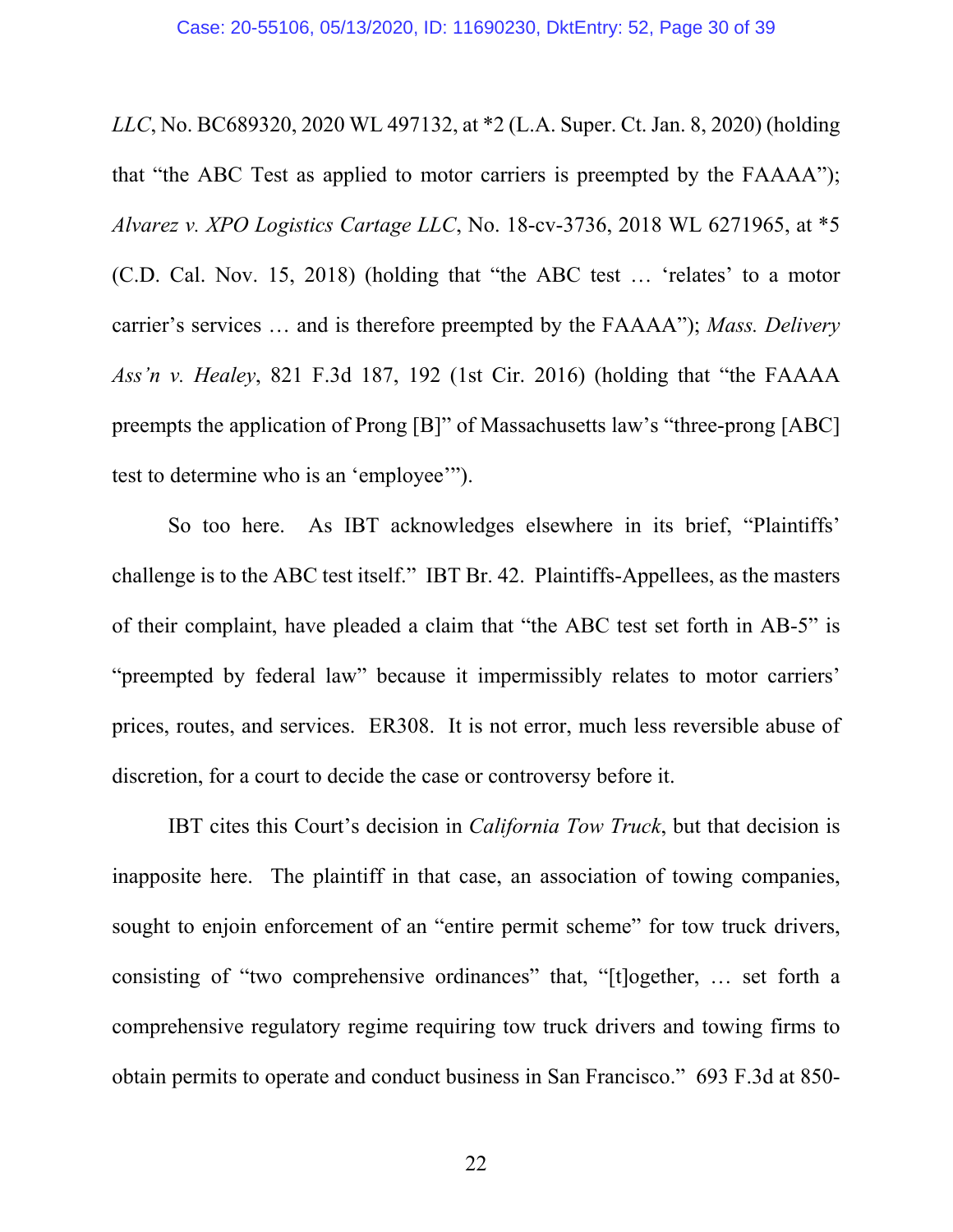51. The nature of that particular claim thus "necessarily encompasse[d]" preemption analysis of "all of the permit scheme's components" that the plaintiff sought to invalidate (*id.* at 850), some of which this Court ultimately held preempted by the FAAAA (*see California Tow Truck*, 807 F.3d at 1014). In this case, by contrast, Appellees do *not* seek to invalidate the underlying components of California's labor law scheme governing bona fide employees. *Cf.*, *e.g.*, *Dilts*, 769 F.3d at 640 (preemption challenge to California's meal and rest break laws); *Mendonca*, 152 F.3d at 1185 (preemption challenge to California's prevailing wage law). Instead, they seek to enjoin only AB5's reclassification of independent owner-operator truck drivers as employees, based on that new law's distinct and independent effects on motor carriers. This claim does not depend on, or require the Court to resolve, the separate question whether the FAAAA also preempts California's substantive provisions regulating employees.

### **3. AB5's Business-To-Business Exception Does Not Save The Law From Preemption.**

IBT also argues that the trucking industry may fit within one of AB5's gerrymandered exemptions, the business-to-business exception, thereby rescuing it from preemption under the FAAAA. AB5 withholds application of the ABC test "to a bona fide business-to-business contracting relationship"—subject to a list of conditions and exceptions. Cal. Lab. Code § 2750.3(e). IBT posits that a truck driver might be able to register as a "business" within the meaning of this provision,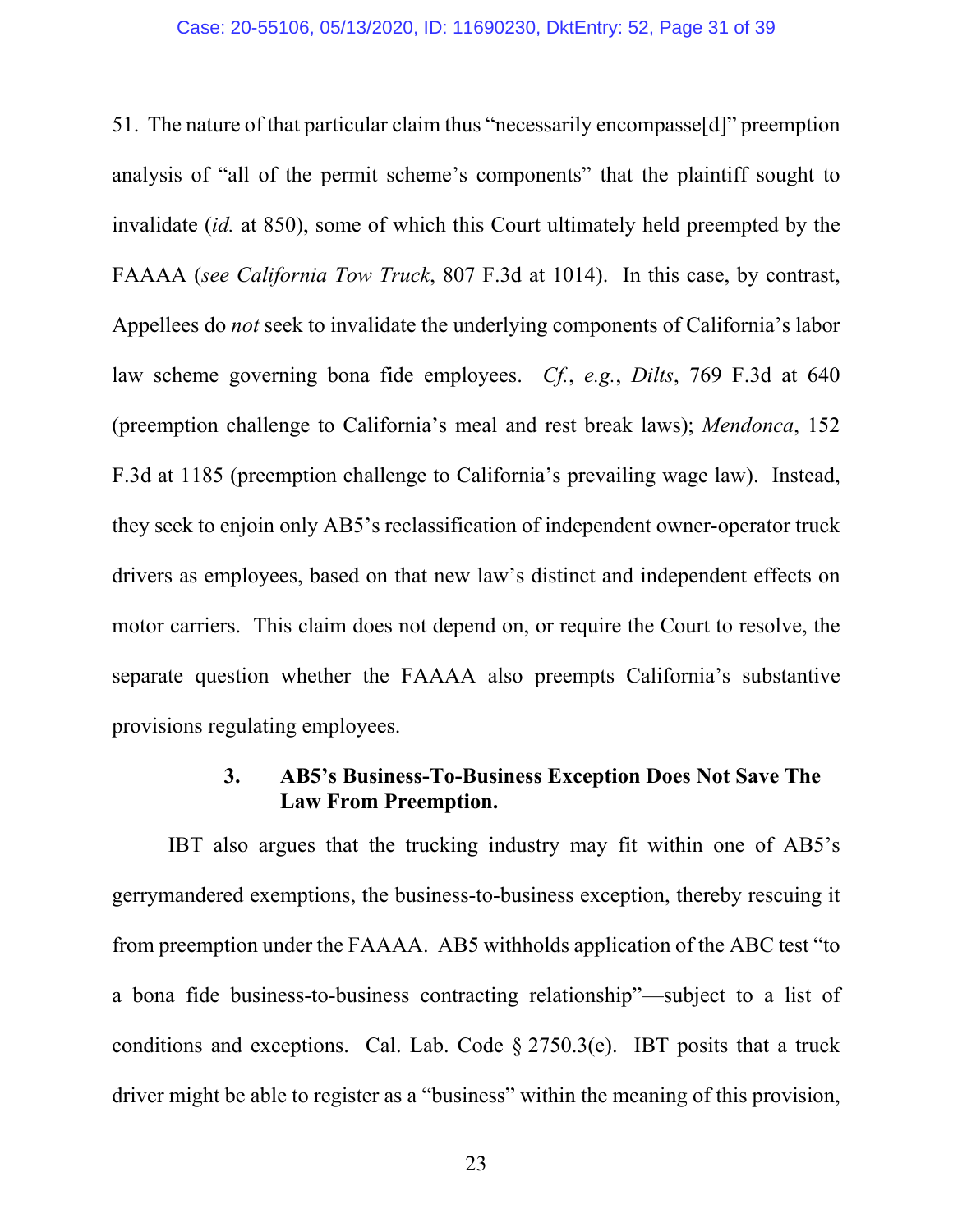#### Case: 20-55106, 05/13/2020, ID: 11690230, DktEntry: 52, Page 32 of 39

and thereby escape reclassification as an employee under AB5's broader rule. *See* IBT Br. 35-42. This argument fails.

For one thing, it does not appear that "the State Defendants, who are tasked with enforcing AB-5," share IBT's confidence that its proposed workaround complies with the law. ER19. In the district court, the State would "not expressly concede that the exception would apply" (*ibid.*), and on appeal, the State abandons any argument for reversal based on the exception (State Br. 14 n.9).

But more fundamentally, the business-to-business model is *not* the longstanding owner-operator model that Congress had in mind when it passed the FAAAA. In the business-to-business model, a motor carrier would have to contract with another, licensed business entity, rather than an individual owner-operator, to provide driver services. But the FAAAA's legislative history *specifically contemplates* that motor carriers may use owner-operators, and makes clear that the FAAAA was aimed, in part, at preexisting California legislation discriminating against motor carriers who used owner-operators instead of employees. As one example of the "patchwork" of state regulation necessitating preemption, Congress identified a 1993 California law that targeted motor carriers "using a large proportion of owner-operators" for disfavored treatment relative to those using "company employees." H.R. Conf. Rep. No. 103-677, at 87. Indeed, the FAAAA's "central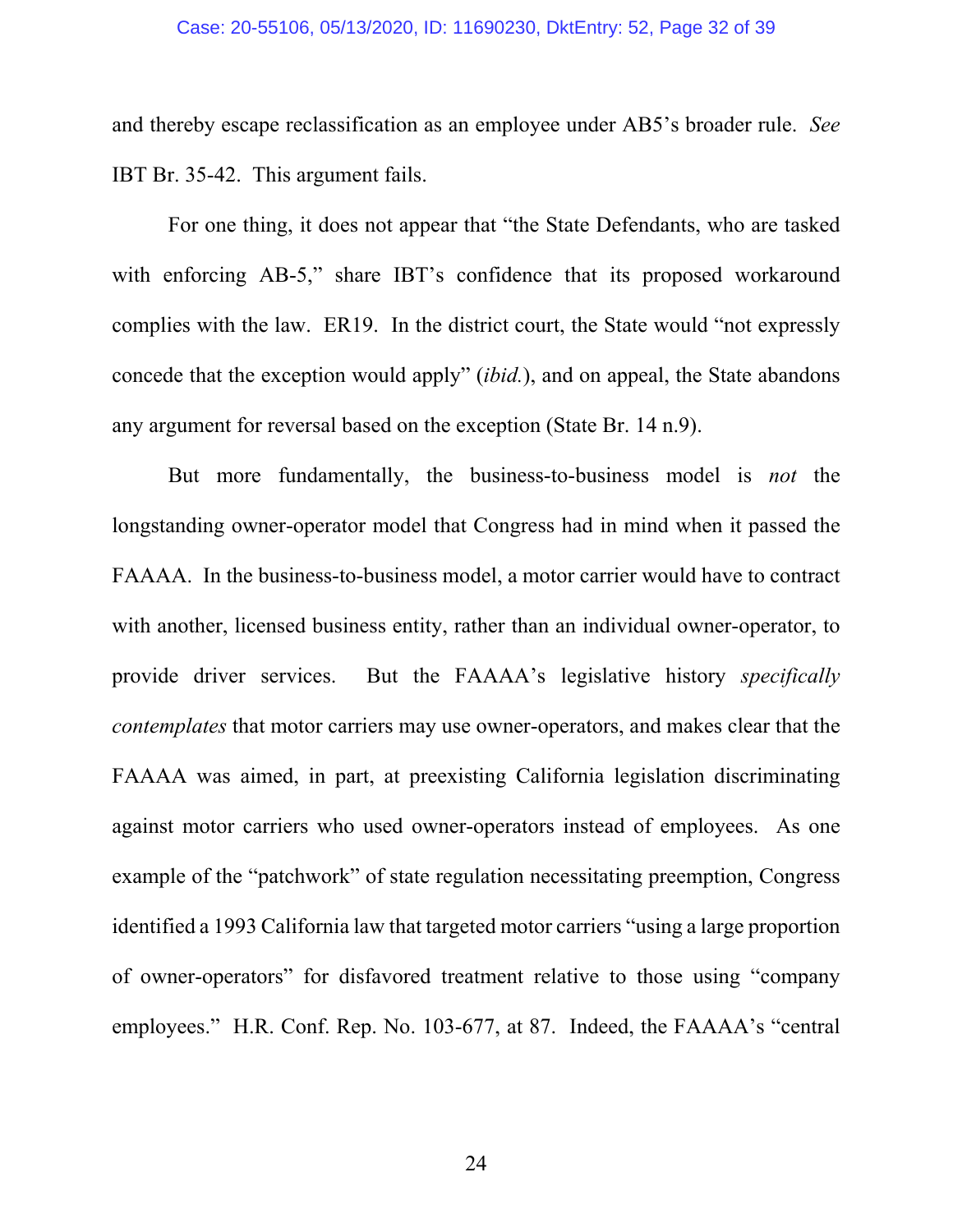#### Case: 20-55106, 05/13/2020, ID: 11690230, DktEntry: 52, Page 33 of 39

purpose" was to ensure "identical intrastate preemption" to *all* motor carriers, specifically including owner-operators. *Id.* at 83.

Thus, the significant regulatory hurdles the exception erects, even if theoretically surmountable by some truck drivers, would themselves contravene Congress's goals by impermissibly altering motor carriers' services. The FAAAA's preemption clause is not overridden merely because a state law may allow two distinct "system[s] of services that the market does not now provide (and which the carriers would prefer not to offer)." *Rowe*, 552 U.S. at 372. AB5, even if interpreted as IBT proposes, "is not any less of a regulation of [motor carriers] simply because there are two ways of complying with it." *Egelhoff v. Egelhoff ex rel. Breiner*, 532 U.S. 141, 150-51 (2001). The business-to-business exception does not save AB5 from preemption under the FAAAA.

### **II. Motor Carriers And Businesses That Rely On Them Will Suffer Irreparable Harm Absent Preliminary Injunctive Relief.**

As the district court correctly held, a preliminary injunction is necessary to prevent imminent and irreparable harm to motor carriers—and indeed, the countless businesses that rely on them—from the State's enforcement of AB5. This ruling followed controlling precedent in a precisely analogous context. *See American Trucking*, 559 F.3d at 1057.

AB5 will imminently inflict enormous harm not only on the members of Appellee California Trucking Association and their workers, but also on *amici*'s

25 and 25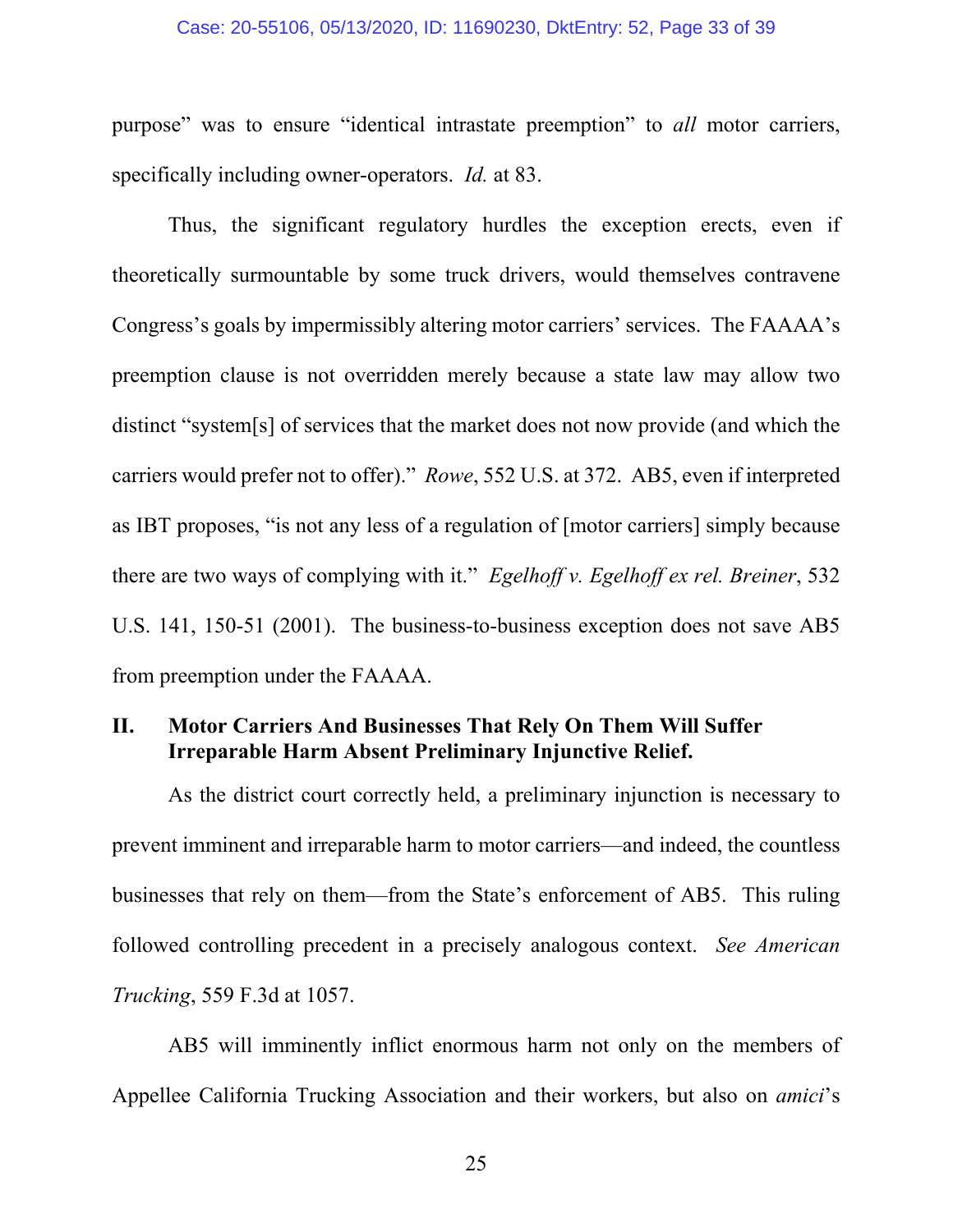members and their workers. The impossible choice that motor carriers will face between dramatically "restructur[ing] their business model[s]" or facing criminal and civil penalties (ER21; *see* Appellees' Br. 73) inflicts irreparable harm sufficient to support injunctive relief, as the Supreme Court and this Court have held (*see Morales*, 504 U.S. at 381; *American Trucking*, 559 F.3d at 1057). *Amici*'s members and their workers will face similar irreparable harm. For example, all retailers rely upon just-in-time delivery to efficiently manage inventory for retail operations. It takes years for retailers to create reliable, efficient, and cost-effective supply chains and distribution operations. Any disruption to motor carriers' services, routes, and pricing schemes would jeopardize, if not destroy, retailers' longstanding efforts. If the injunction below is lifted, retailers would be forced to change their operations to adapt to California's aberration in the national transportation marketplace. In addition to creating inefficiencies, implementing such costly and time-consuming changes would exacerbate stress on retail operations that are already stretched by the COVID-19 crisis.

Moreover, because any claims against the State for reimbursement of these costs would be barred by sovereign immunity (*see* Cal. Gov't Code §§ 815(a), 820.6), this state-mandated reclassification will result in financial harms that can never be remedied. *See*, *e.g.*, *Cal. Pharmacists Ass'n v. Maxwell-Jolly*, 563 F.3d 847, 852 (9th Cir. 2009), *vacated on other grounds by Douglas v. Indep. Living Ctr.*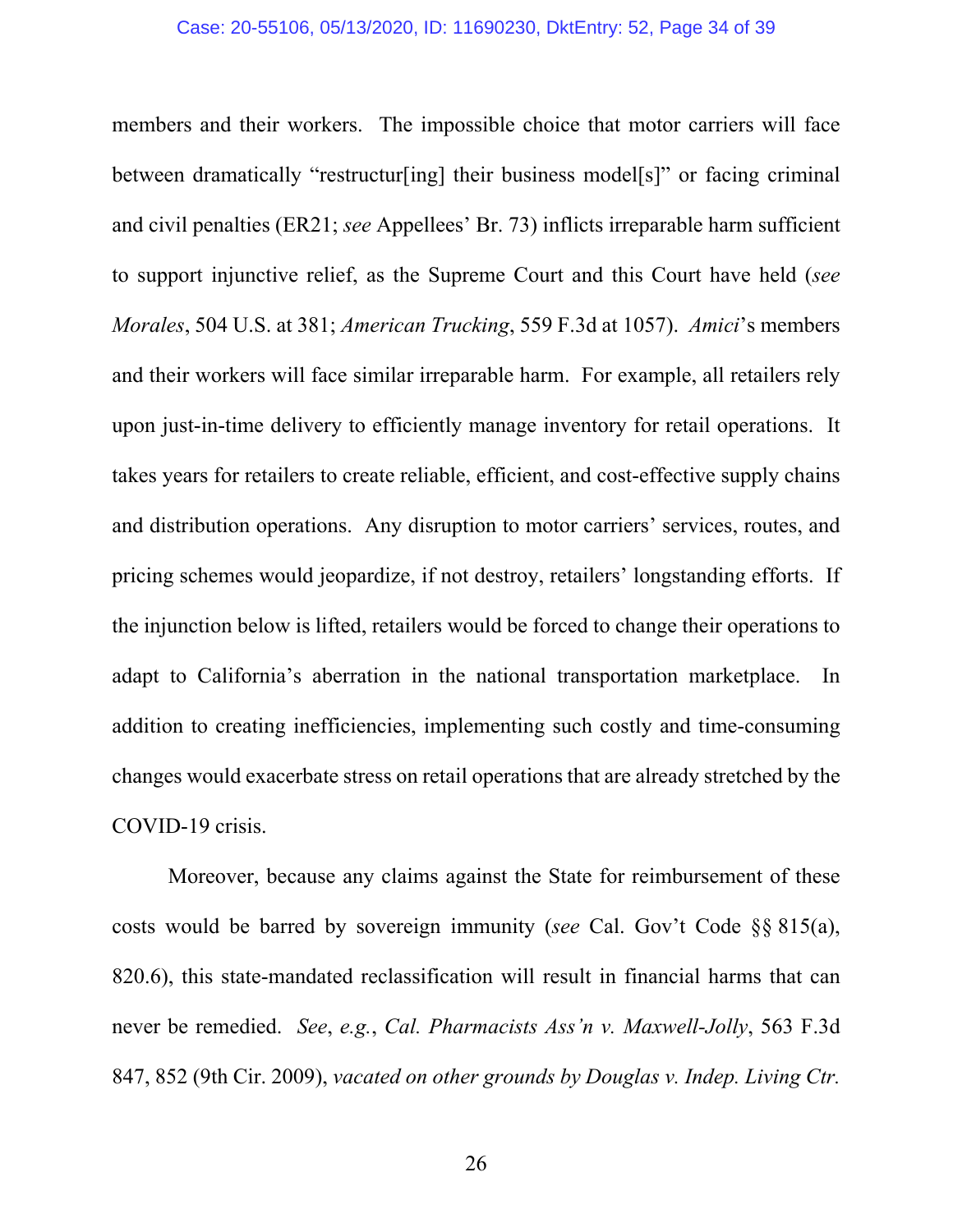*of S. Cal, Inc.*, 565 U.S. 606 (2012); *Chamber of Commerce of U.S. v. Edmondson*, 594 F.3d 742, 770-71 (10th Cir. 2010). "If expenditures cannot be recouped, the resulting loss" is indeed "irreparable." *Philip Morris USA Inc. v. Scott*, 561 U.S. 1301, 1304 (2010) (Scalia, J., in chambers). So, too, is the inevitable accompanying "harm to [motor carriers and retailers'] business reputation and goodwill." *Stuhlbarg Int'l Sales Co. v. John D. Brush & Co.*, 240 F.3d 832, 838 (9th Cir. 2001); *see also American Trucking*, 559 F.3d at 1058-59; *Rent-A-Ctr., Inc. v. Canyon Television & Appliance Rental, Inc.*, 944 F.2d 597, 603 (9th Cir. 1991).

AB5 also threatens irreparable harm to affected businesses' workers. If enforced, AB5 will upend individuals' lives by depriving them of their livelihood, as well as the freedom, stability, and work satisfaction they now enjoy. "[T]he loss of one's job does not carry merely monetary consequences; it carries emotional damages and stress" that are irreparable. *Stormans, Inc. v. Selecky*, 586 F.3d 1109, 1138 (9th Cir. 2009) (alteration in original) (citation omitted). "No monetary award could ever compensate" these workers for their "uncertainty, stress, and inability to plan" to prevent "suffer[ing] an emotional injury—failure to provide for their loved ones." *Yue v. Conseco Life Ins. Co.*, 282 F.R.D. 469, 483, 484 (C.D. Cal. 2012). And the need for predictability to mitigate the "emotional damages and stress" of job loss (*Stormans*, 586 F.3d at 1138) has never been more acute given COVID-19's unprecedented and ongoing toll on the American job market. *See Rogers v. Lyft,*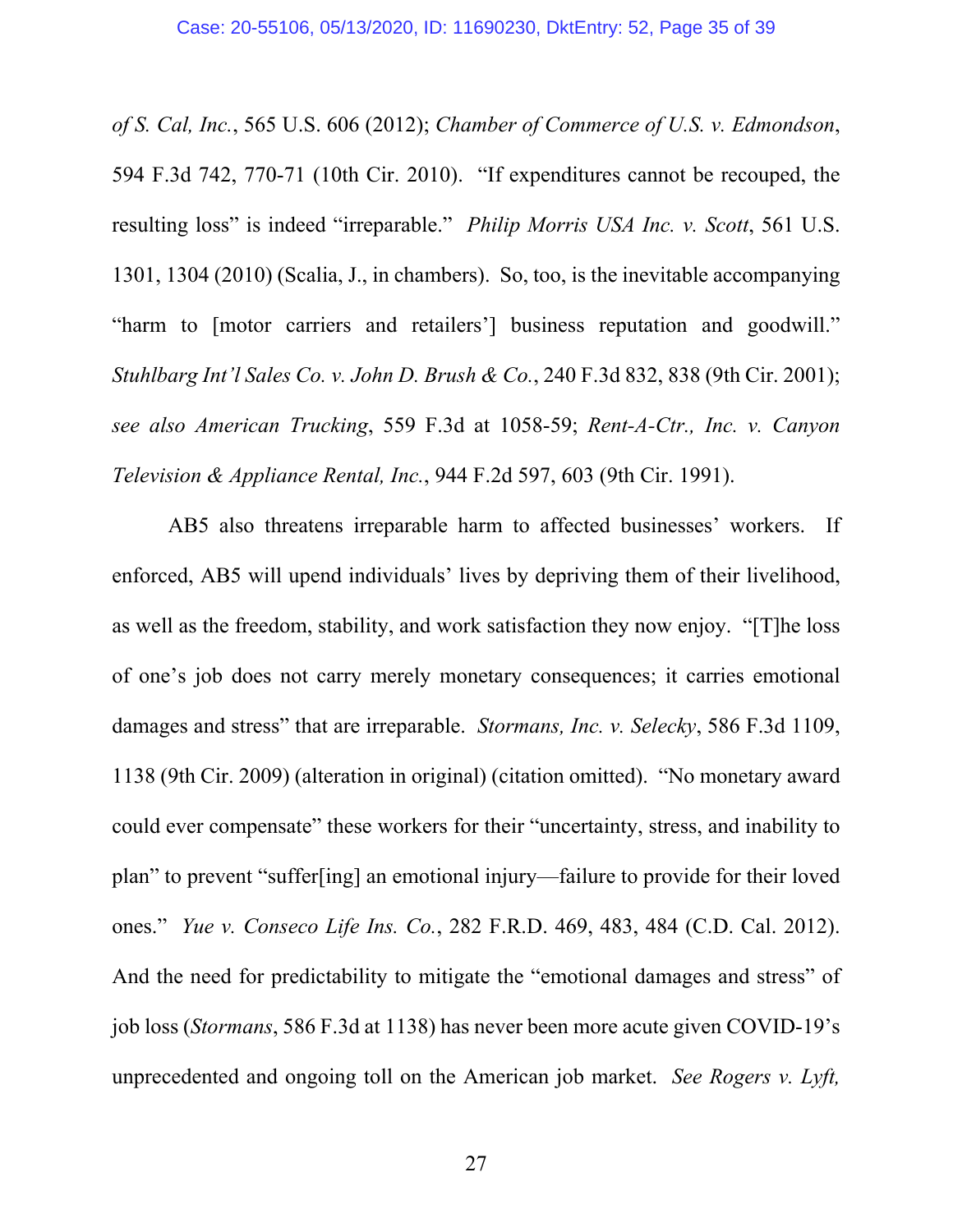*Inc*., No. 20-cv-1938, 2020 WL 1684151, at \*2 (N.D. Cal. Apr. 7, 2020) (noting that AB5 threatens workers' "opportunity to obtain emergency assistance totaling thousands of dollars from the federal government," because the federal program of coronavirus relief for the self-employed expressly "excludes people who work for companies with 500 or more *employees*," among other obstacles (emphasis added)).

For all these reasons, the equities and public interest likewise counsel in favor of injunctive relief. That is especially true given that the injunction merely preserves the status quo. AB5, after all, expressly provides that the State may continue applying the common-law standard for worker classification, as it did for decades until recently, in the event that "a court of law rules that the [ABC test] cannot be applied to a particular context." Cal. Lab. Code  $\S 2750.3(a)(3)$ . This Court should not sanction California's request to obliterate the nationwide uniformity Congress intended to create through the FAAAA, particularly when doing so would impose such dramatic and irreversible harm on motor carriers and the countless businesses that rely on them.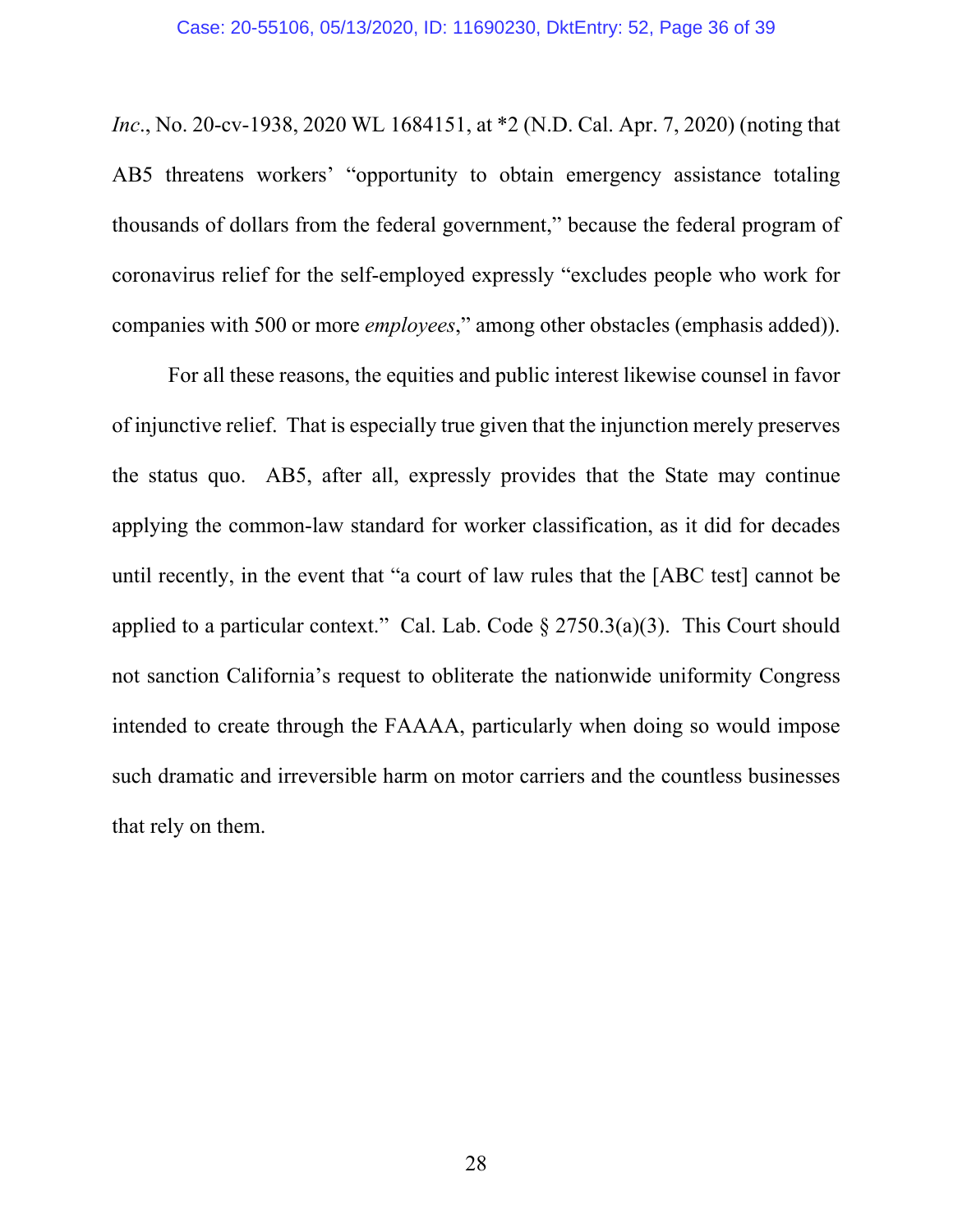### **CONCLUSION**

The Court should affirm the district court's order granting Plaintiffs-Appellees' motion for a preliminary injunction.

Respectfully submitted.

Steven P. Lehotsky Theane Evangelis Emily J. Kennedy Blaine H. Evanson U.S. CHAMBER LITIGATION CENTER Max E. Schulman 1615 H STREET, N.W. GIBSON, DUNN & CRUTCHER LLP WASHINGTON, D.C. 20062 333 SOUTH GRAND AVENUE

*Counsel for the Chamber of Commerce* (213) 229-7000 *of the United States of America* TEVANGELIS@GIBSONDUNN.COM

Deborah White Stephanie Martz Kathleen McGuigan NATIONAL RETAIL FEDERATION RETAIL LITIGATION CENTER, INC. 1101 NEW YORK AVE., N.W.,<br>99 M STREET, S.E., SUITE 700 SUITE 1200 99 M STREET, S.E., SUITE 700 WASHINGTON, D.C. 20003 WASHINGTON, D.C. 20005

*Counsel for Retail Litigation Center Counsel for National Retail* 

Dated: May 13, 2020 */s/ Theane Evangelis* 

LOS ANGELES, CA 90071

*Counsel for Amici Curiae*

*Federation*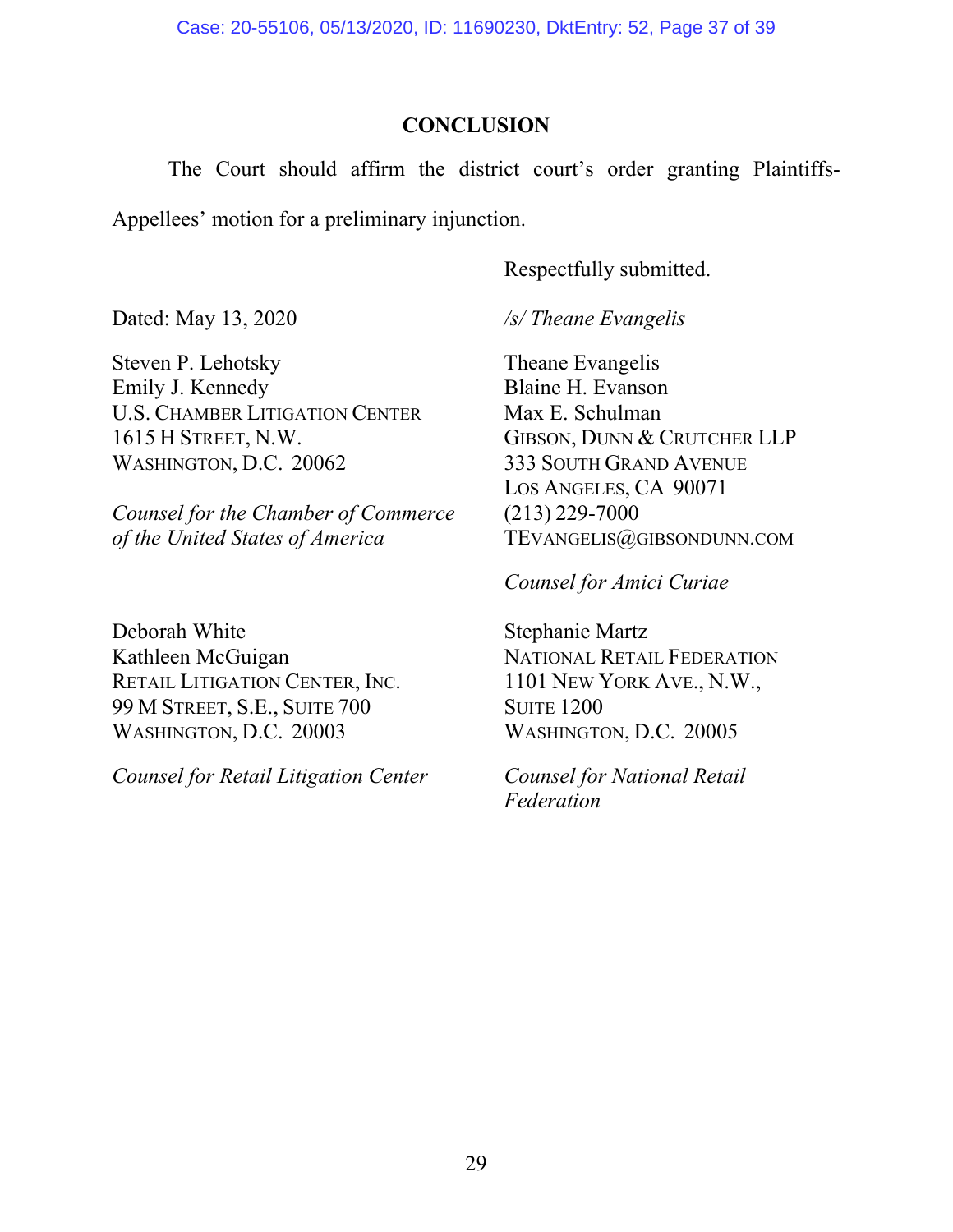# UNITED STATES COURT OF APPEALS FOR THE NINTH CIRCUIT

### Form 8. Certificate of Compliance for Briefs

Instructions for this form: http://www.ca9.uscourts.gov/forms/form08instructions.pdf

9th Cir. Case Number(s) 20-55106; 20-55107

I am the attorney or self-represented party.

This brief contains  $\begin{bmatrix} 6,456 \\ 6,456 \end{bmatrix}$  words, excluding the items exempted 6,456

by Fed. R. App. P. 32(f). The brief's type size and typeface comply with Fed. R.

App. P.  $32(a)(5)$  and  $(6)$ .

I certify that this brief (select only one):

- $\circ$  complies with the word limit of Cir. R. 32-1.
- $\circ$  is a cross-appeal brief and complies with the word limit of Cir. R. 28.1-1.
- is an amicus brief and complies with the word limit of Fed. R. App. P.  $\odot$ 29(a)(5), Cir. R. 29-2(c)(2), or Cir. R. 29-2(c)(3).
- $\circ$  is for a **death penalty** case and complies with the word limit of Cir. R. 32-4.
- complies with the longer length limit permitted by Cir. R. 32-2(b) because  $\bigcap$ (select only one):
	- $\circ$  it is a joint brief submitted by separately represented parties;
	- $\circ$  a party or parties are filing a single brief in response to multiple briefs; or
	- $\circ$  a party or parties are filing a single brief in response to a longer joint brief.
- $\circ$  complies with the length limit designated by court order dated
- $\circ$  is accompanied by a motion to file a longer brief pursuant to Cir. R. 32-2(a).

**Signature**  $\vert$  s/ Theane Evangelis

**Date** May 13, 2020

(use "s/[typed name]" to sign electronically-filed documents)

Feedback or questions about this form? Email us at forms@ca9.uscourts.gov